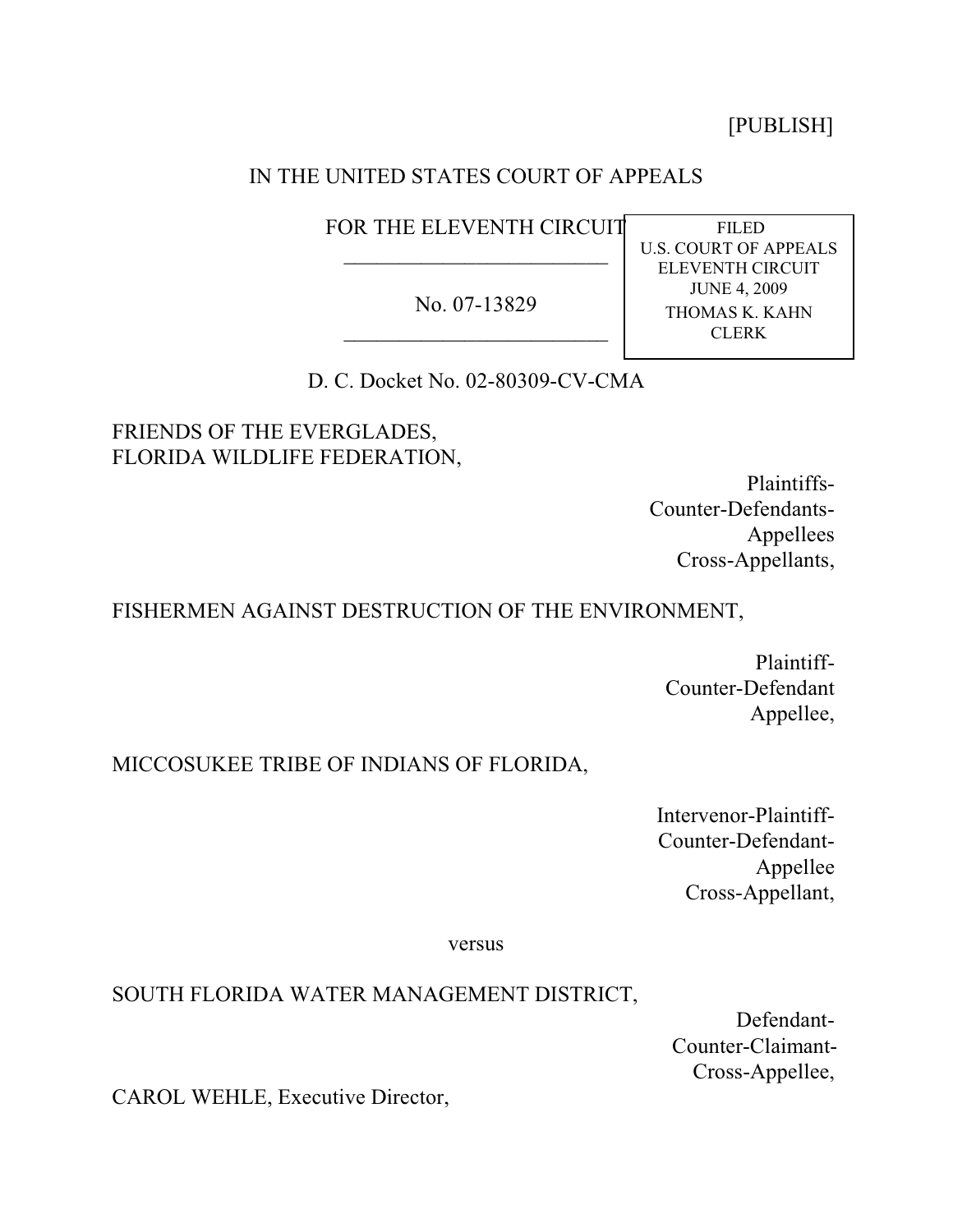Defendant-Appellant,

# UNITED STATES OF AMERICA, U.S. SUGAR CORPORATION,

Intervenor-Defendants-Appellants.

Appeals from the United States District Court for the Southern District of Florida

\_\_\_\_\_\_\_\_\_\_\_\_\_\_\_\_\_\_\_\_\_\_\_\_\_

 $\overline{\phantom{a}}$ 

(June 4, 2009)

Before DUBINA, Chief Judge, CARNES, Circuit Judge, and GOLDBERG,\*

Judge.

CARNES, Circuit Judge:

This appeal turns on whether the transfer of a pollutant from one navigable body of water to another is a "discharge of a pollutant" within the meaning of the Clean Water Act, 33 U.S.C. § 1362(12). If it is, a National Pollution Discharge Elimination System permit is required. 33 U.S.C. §§ 1311(a), 1342(a). The Act

Honorable Richard W. Goldberg, Judge, United States Court of International Trade, \* sitting by designation.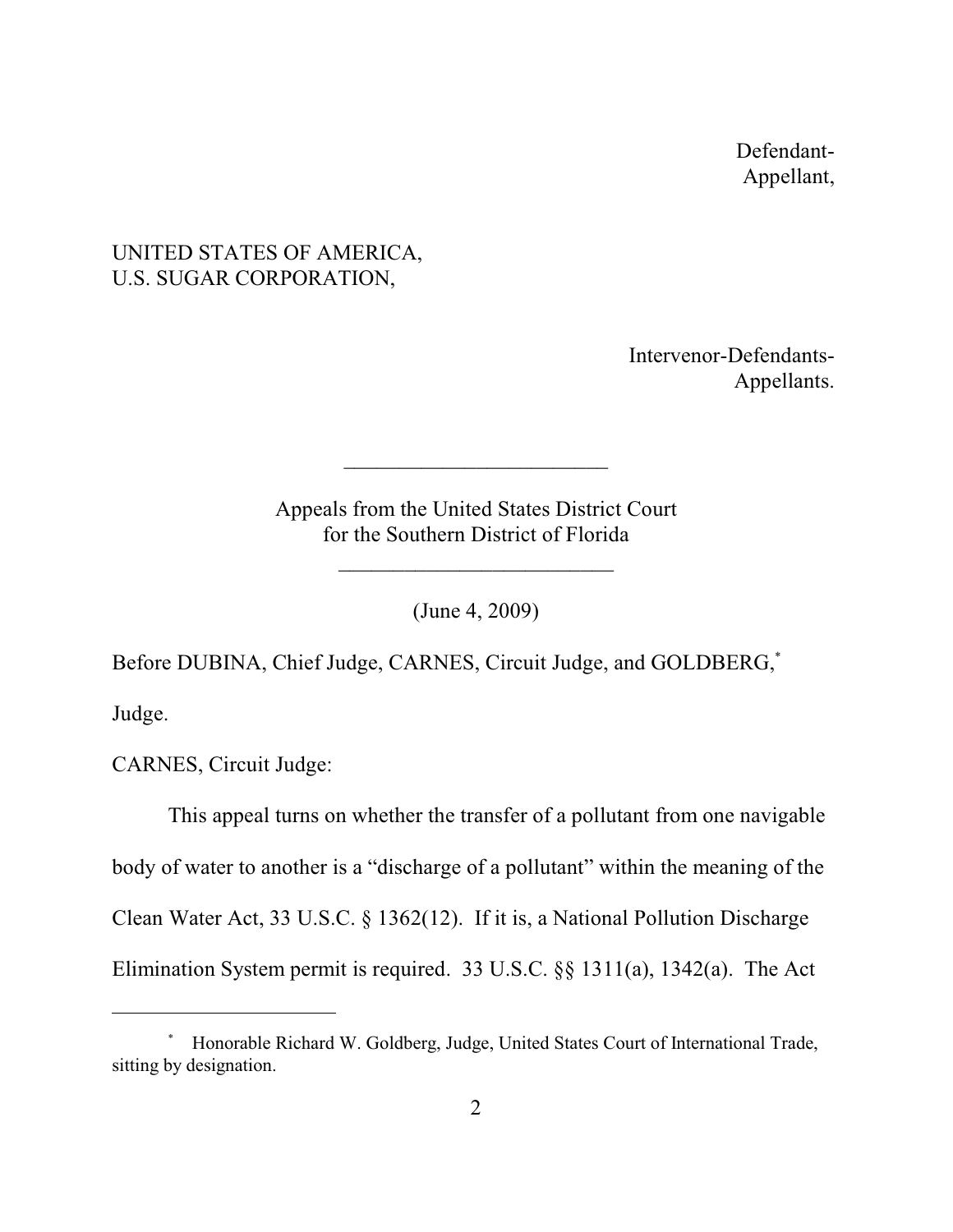defines "discharge of a pollutant," but the meaning of that definition is itself disputed. During the course of this litigation, the Environmental Protection Agency adopted a regulation addressing this specific matter. The issue we face, after we dispose of a preliminary Eleventh Amendment question, is whether we owe that EPA regulation deference under Chevron U.S.A., Inc. v. Natural Res. Defense Council, Inc., 467 U.S. 837, 104 S. Ct. 2778 (1984).

## **I.**

The unique geography of South Florida is once again before us. See Miccosukee Tribe of Indians of Fla. v. United States, F.3d , No. 08-10799, 2009 WL 1199871, at \*1 (11th Cir. May 5, 2009). Lake Okeechobee is part of that geography. Historically, the lake had an ill-defined southern shoreline because during rainy seasons it overflowed, spilling a wide, shallow sheet of water overland to the Florida Bay. "But progress came and took its toll, and in the name of flood control, they made their plans and they drained the land."<sup>1</sup>

In the 1930s the Herbert Hoover Dike was built along the southern shore of Lake Okeechobee. It was intended to control flooding but failed during the hurricanes of 1947 and 1948. Congress then authorized the Central and Southern Florida Flood Project; as part of it the Army Corps of Engineers expanded the

<sup>&</sup>lt;sup>1</sup> John Anderson, Seminole Wind, on Seminole Wind (BMG Records 1992).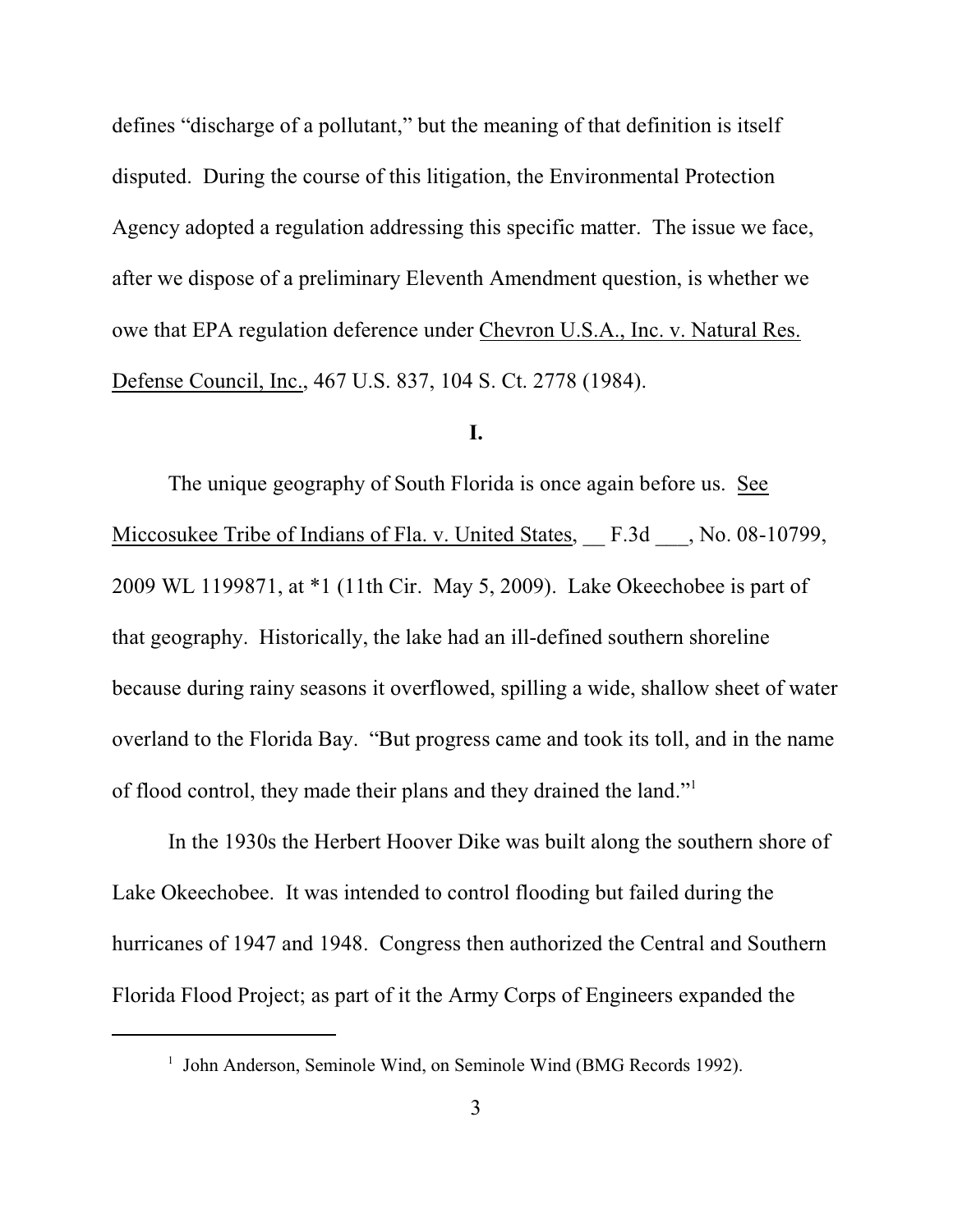Hoover Dike and built pump stations including S-2, S-3, and S-4. Under the modern version of that project, nearly all water flow in South Florida is controlled by a complex system of gates, dikes, canals, and pump stations.

The area south of Lake Okeechobee's shoreline was designated the Everglades Agricultural Area. The Corps dug canals there to collect rainwater and runoff from the sugar cane fields and the surrounding industrial and residential areas.  $\degree$  Not surprisingly, those canals contain a loathsome concoction of chemical contaminants including nitrogen, phosphorous, and un-ionized ammonia. The water in the canals is full of suspended and dissolved solids and has a low oxygen content.

Those polluted canals connect to Lake Okeechobee, which is now virtually surrounded by the Hoover Dike. The S-2, S-3, and S-4 pump stations are built into the dike and pump water from the lower levels in the canals outside the dike into the higher lake water. They do that by spewing water through the dike and into "rim canals"open to the lake. This process moves the water containing Agricultural Area contaminants uphill into Lake Okeechobee, a distance of some sixty feet. The pumps do not add anything to the canal water; they simply move it

 $\alpha$ <sup>2</sup> The canals are commonly called the EAA canals, and we will refer to them as the agricultural canals, although they also contain industrial and residential runoff.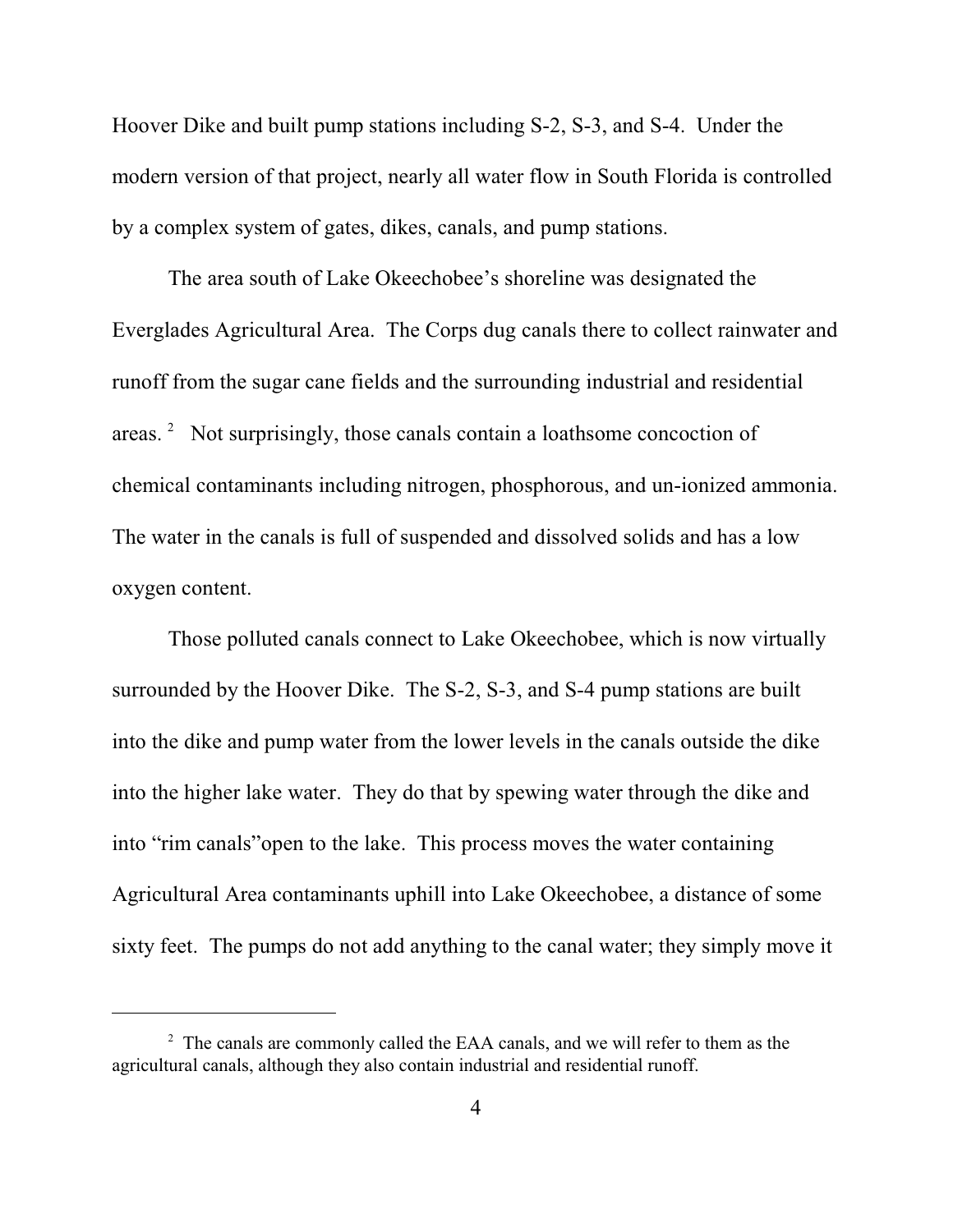through pipes. At full capacity, the pumps within the S-2, S-3, and S-4 stations can each move 900 cubic feet of water per second—more than 400,000 gallons per minute.The South Florida Water Management District operates the pumping stations.

Two organizations, the Friends of the Everglades and the Fishermen Against the Destruction of the Environment, filed this lawsuit against the Water District in 2002. The plaintiffs (whom we will call collectively the Friends of the Everglades) sought an injunction to force the Water District to get a permit under the Clean Water Act's National Pollution Discharge Elimination System (NPDES) program before pumping the polluted canal water into the lake. The court allowed a number of interveners to enter the lawsuit. Asserting that the pollution of Lake Okeechobee threatens its way of life, the Miccosukee Tribe joined on the plaintiffs' side. The United States, "on behalf of" the EPA and the Corps, joined on the defense side, as did the U.S. Sugar Corporation. In an amended complaint, the plaintiffs added the Water District's executive director as a defendant.

In early 2006 there was a two-month bench trial in the United States District Court for the Southern District of Florida. See Miccosukee Tribe v. S. Fla. Water Mgmt. Dist., 559 F.3d 1191, 1192–94 (11th Cir. 2009) (describing that trial). After the trial, the district court decided that the Water District was immune under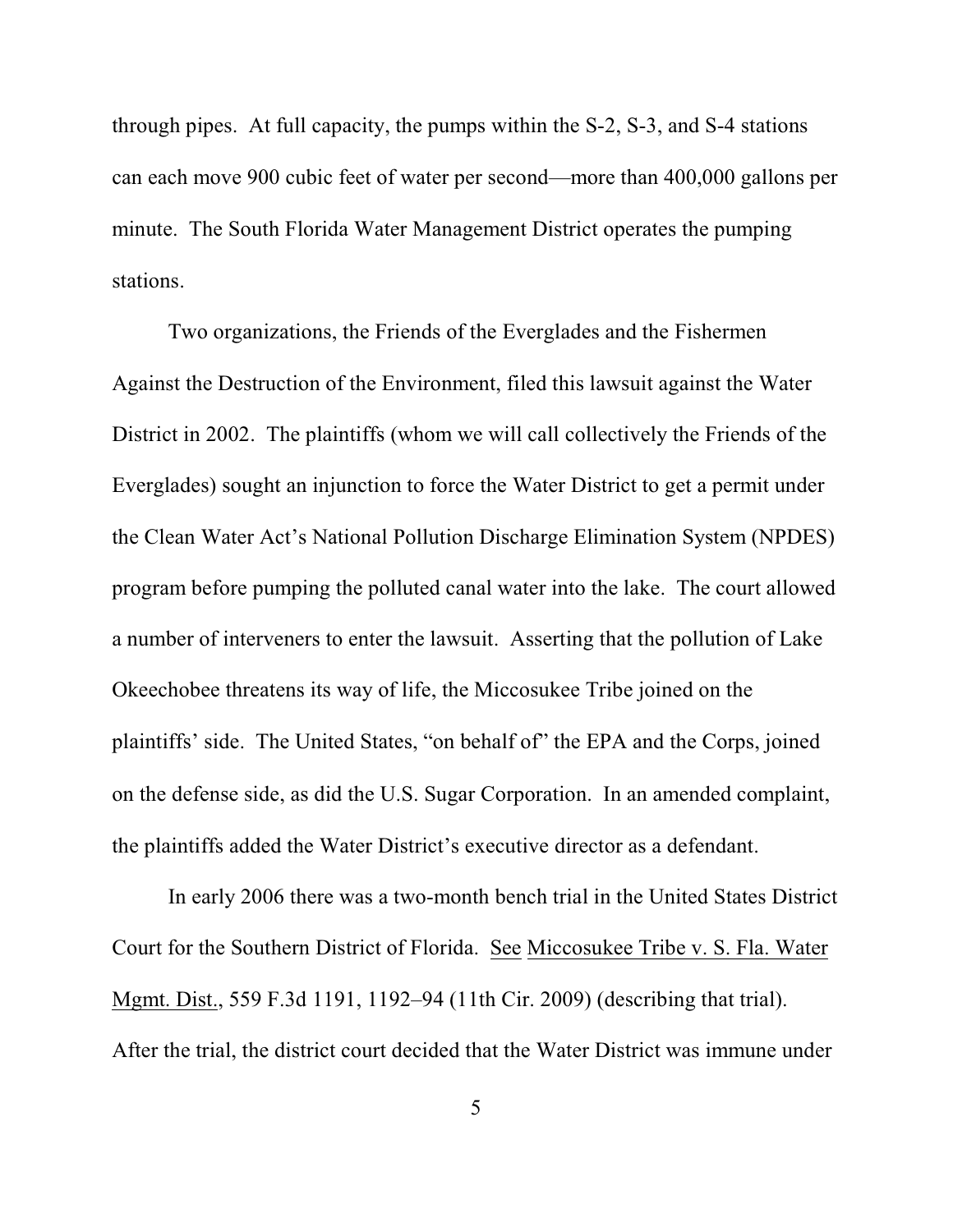the Eleventh Amendment and dismissed it from the case, but the court kept the executive director in the lawsuit under the Ex parte Young doctrine. See Ex parte Young, 209 U.S. 123, 28 S. Ct. 441 (1908). It concluded that operating the S-2, S-3, and S-4 pump stations without an NPDES permit violated the Clean Water Act. In June 2007 the court granted an injunction against the executive director of the Water District that required her to "apply . . . for a NPDES permit forthwith." All of the defendants except the Water District appealed the part of the final judgment that enjoined the executive director, while the plaintiffs cross-appealed the part dismissing the Water District under the Eleventh Amendment.

### **II.**

We begin with the cross-appeal, which contests the dismissal of the Water District on Eleventh Amendment immunity grounds. The parties disagree mightily about this issue and had gotten so wrapped up in the arguments about it that none of them had stepped back to ask why it matters. We asked that question of the attorneys at oral argument, and once they got past the deer-in-the-headlights moment they could offer no good reason why we, or they, should care if the Water District is in or out of this lawsuit. We believe that it does not matter at all.

No party disputes that the executive director of the Water District has been properly sued under the Ex parte Young doctrine. That doctrine provides an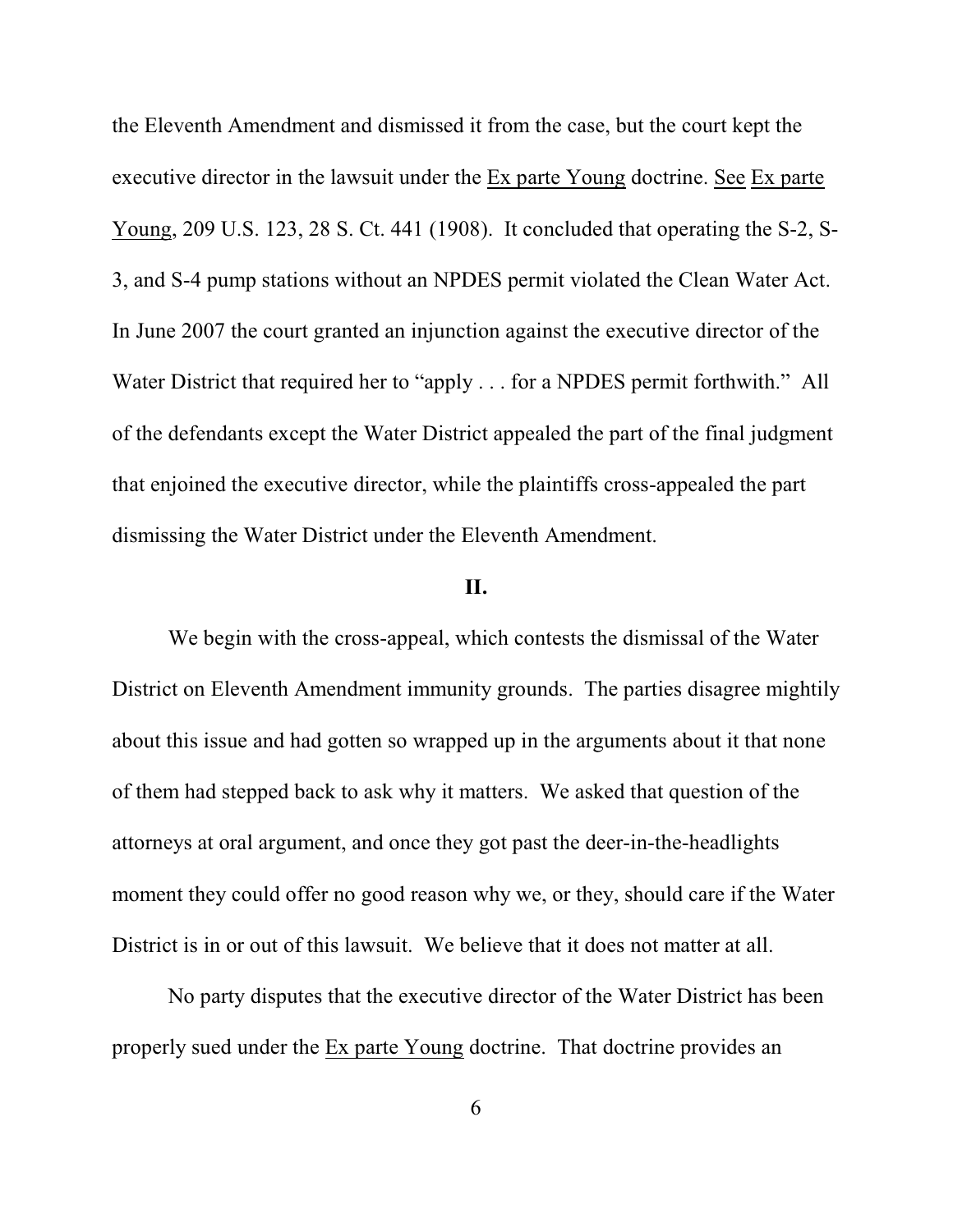exception to Eleventh Amendment immunity for lawsuits against state officials as long as the plaintiffs seek only prospective injunctive relief to stop ongoing violations of federal law. See Fla. Ass'n of Rehab. Facilities, Inc. v. Fla. Dep't of Health & Rehab. Servs., 225 F.3d 1208, 1219 (11th Cir. 2000). And that is all the plaintiffs in this case seek. That relief can be obtained as readily by enjoining the real-person executive director as it could be by enjoining both her and the Water District. See Fed. R. Civ. P. 25 (providing for automatic substitution of successors upon the death or end of term of the officer named as the original party). If anything, injunctions against real people are more easily enforced than those against corporate or government entities because real people can be put in jail.

At one time it appeared that the Eleventh Amendment issue might matter because the executive director had initially argued that some of the relief requested by the Friends of the Everglades was beyond the proper scope of the Ex parte Young doctrine. If true, that part of the requested relief would have been unavailable unless the Water District itself could be sued. But Jonathan Glogau, the attorney representing the Water District, conceded at oral argument that if the plaintiffs are entitled to the relief they seek, all of that relief can be obtained by

7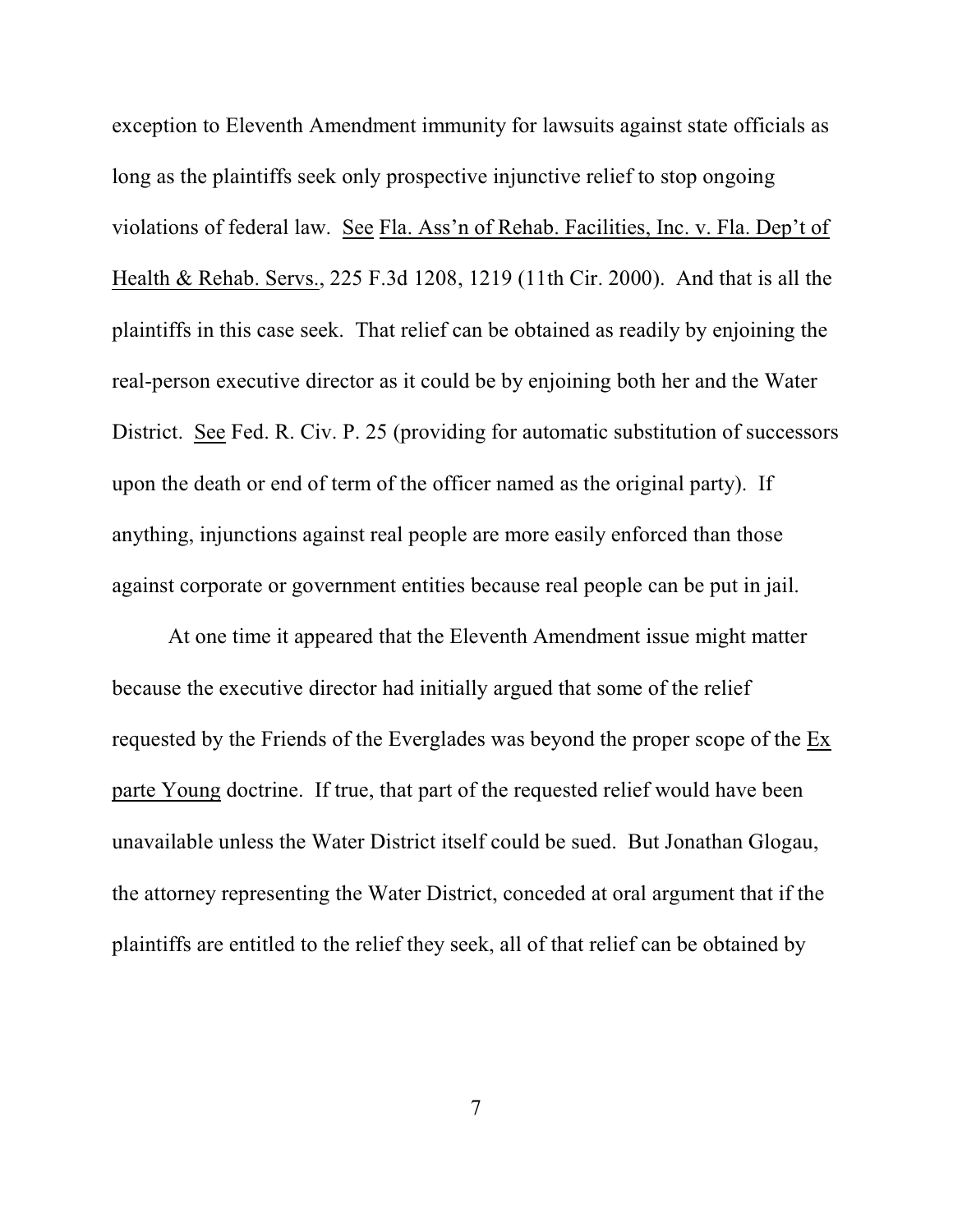enjoining the executive director.<sup>3</sup> We are entitled to rely on that concession because James Nutt, the attorney representing the executive director, assured us at the beginning of the arguments that Glogau would speak on the Eleventh Amendment issue for the executive director as well as for the Water District.

Two-and-a-half weeks after oral argument, however, we received a supplemental letter from attorney Nutt in which, referring to himself in the third person, he stated: "The Executive Director's counsel did not have an opportunity to address the Court's question, posed at the very end, whether the remedies available against the Executive Director through the fiction of Young are the same as the remedies available as [sic] against the District were it not immune. They are not." The belated letter is not helpful. As a general matter it is conceivable that

Counsel: Yes.

Court: Okay. (OA Trans., Jan. 16, 2009)

<sup>&</sup>lt;sup>3</sup> Counsel: In this case, all of the relief that [the plaintiffs] wanted, they got.

Court: Alright, let me ask you this: Are you now conceding to this Court that under Ex parte Young, with the Director in, all of the relief that they are now seeking they can obtain through the Director?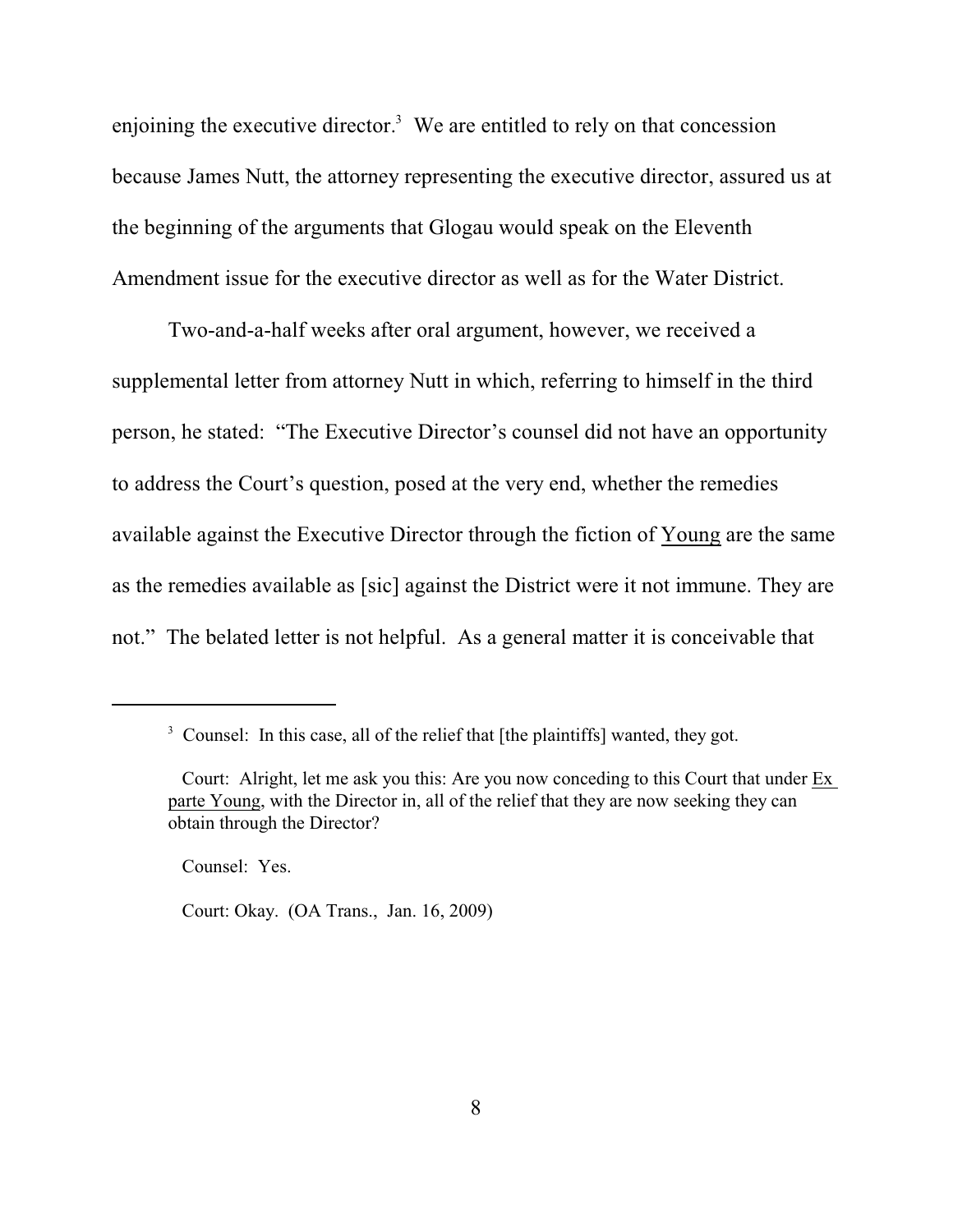remedies available against the executive director might not match those available against the Water District, if it is not protected by the Eleventh Amendment. But we are not dealing with a general matter. We are dealing with this particular case. The only remedies sought are prospective injunctive relief of the sort which, if granted, would be obtained through judicial process applied against the executive director, who is responsible for the operation of the Water District. See Fla. Stat. § 373.083.

The plaintiffs have the greatest interest in the availability of remedies. They are satisfied that, as the attorney for the Water District assured us at oral argument, "the remedies sought by Plaintiffs can be obtained against the Executive Director of the District." We are, too. To enjoin the executive director of the Water District is for all practical purposes to enjoin the Water District. And equity is practical.

An issue is moot "when it no longer presents a live controversy with respect to which the court can give meaningful relief." Fla. Ass'n of Rehab. Facilities, Inc., 225 F.3d at 1217; see also Powell v. McCormack, 395 U.S. 486, 496, 89 S. Ct. 1944, 1951 (1969). To decide a moot issue is to issue an advisory opinion, one unnecessary to the judicial business at hand and outside the authority of Article III courts. Fla. Ass'n of Rehab. Facilities, 225 F.3d at 1216–17; see also B&B Chem.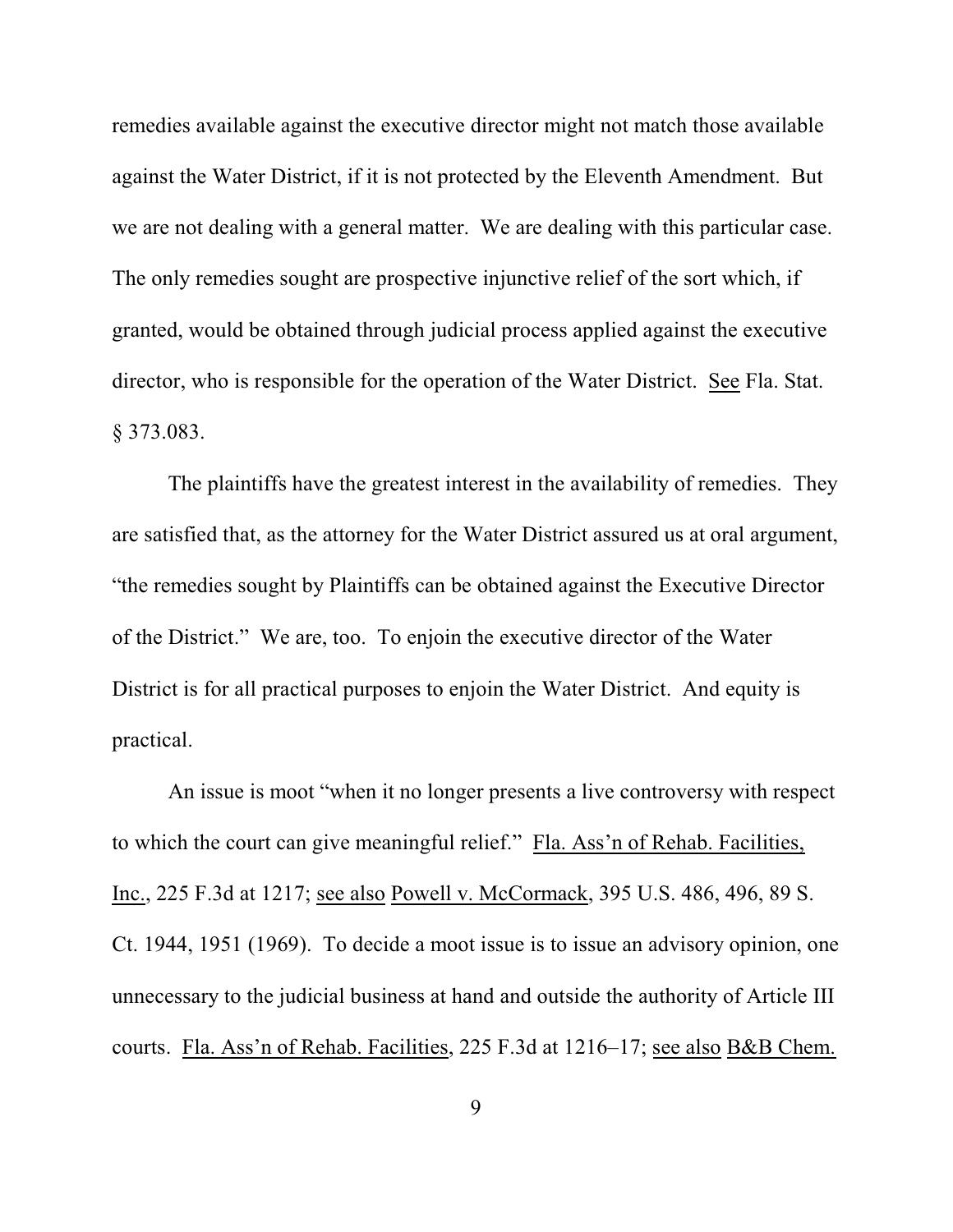Co. v. EPA, 806 F.2d 987, 989 (11th Cir. 1986) ("A justiciable controversy is thus distinguished from a difference or dispute of a hypothetical or abstract character; from one that is academic or moot."). To decide questions that do not matter to the disposition of a case is to separate Lady Justice's scales from her sword. That we will not do. Cf. George E. Allen, The Law as a Way of Life, 27 (1969) ("The scales of justice without the sword is the impotence of law.").

#### **III.**

Having disposed of the Eleventh Amendment issue, we turn now to whether the S-2, S-3, and S-4 pumps require NPDES permits. The Clean Water Act bans the "discharge of any pollutant" without a permit. 33 U.S.C. §§ 1311,  $1342(a)(1)$ . "Discharge" is defined as "any addition of any pollutant to navigable waters from any point source." 33 U.S.C. § 1362(12).

It is undisputed that the agricultural and industrial runoff in the canals contains "pollutants," that Lake Okeechobee and the canals are "navigable waters," and that these three pump stations are "point sources" even though they add nothing to the water as they move it along. See S. Fla. Water Mgmt. Dist. v. Miccosukee Tribe, 541 U.S. 95, 102, 105, 124 S. Ct. 1537, 1542–43 (2004). The question is whether moving an existing pollutant from one navigable water body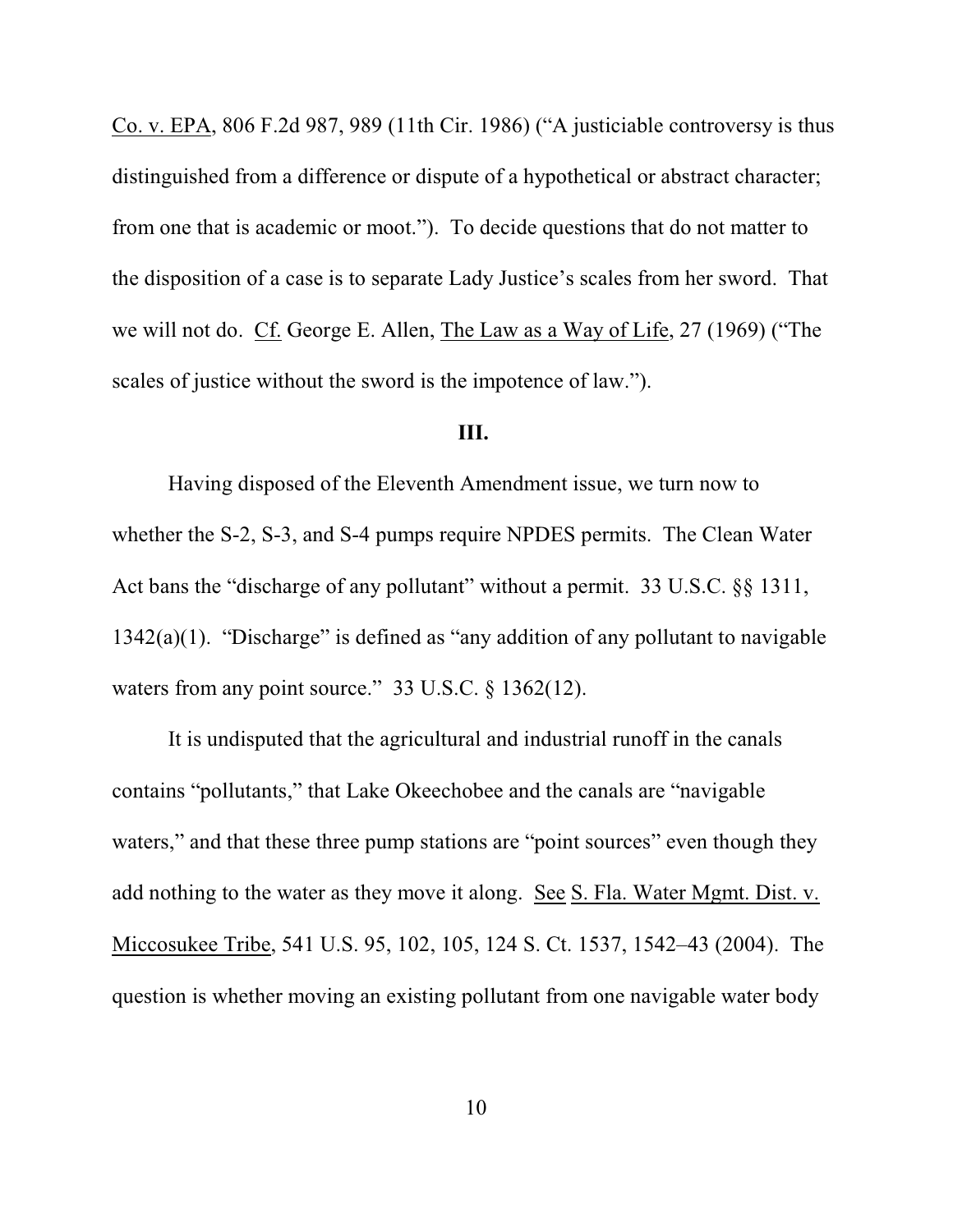to another is an "addition  $\dots$  to navigable waters" of that pollutant.<sup>4</sup> The district court decided that it is, but that decision came before the EPA adopted its regulation. Our review is de novo. United States v. DBB, Inc., 180 F.3d 1277, 1281 (11th Cir. 1999).

#### **A.**

The Water District's central argument is based on the "unitary waters" theory. That theory is derived from the dictionary definition of the word "addition," which is not defined in the Act. See generally S.D. Warren Co. v. Me. Bd. of Envtl. Prot., 547 U.S. 370, 376, 126 S. Ct. 1843, 1847 (2006) (stating that an undefined statutory term is to be read "in accordance with its ordinary or natural meaning" (quotation omitted)). The dictionary definition of "addition" is

<sup>&</sup>lt;sup>4</sup> The permitting requirement does not apply unless the bodies of water are meaningfully distinct. Miccosukee, 541 U.S. at 112, 124 S. Ct. at 1547. The district court concluded that Lake Okeechobee and the agricultural canals are meaningfully distinct based on ten fact findings that it detailed at considerable length. Our review of those findings is limited to looking for clear error, see Anderson v. City of Bessemer City, 470 U.S. 564, 574, 105 S. Ct. 1504, 1512 (1985), and the defendants do not even challenge them as clearly erroneous. Given the fact findings the district court made, we are satisfied that the agricultural canals and Lake Okeechobee are meaningfully distinct water bodies.

The EPA wrote an opinion letter that attempted to build a case for the waters not being meaningfully distinct. That letter is not entitled to Chevron deference. See Christensen v. Harris County, 529 U.S. 576, 587, 120 S. Ct. 1655 (2000) ("Interpretations such as those in opinion letters . . . do not warrant Chevron-style deference."). Applying Skidmore v. Swift & Co., 323 U.S. 134, 140, 65 S. Ct. 161 (1944), we find the EPA's informal view of the term "meaningfully distinct" unpersuasively narrow.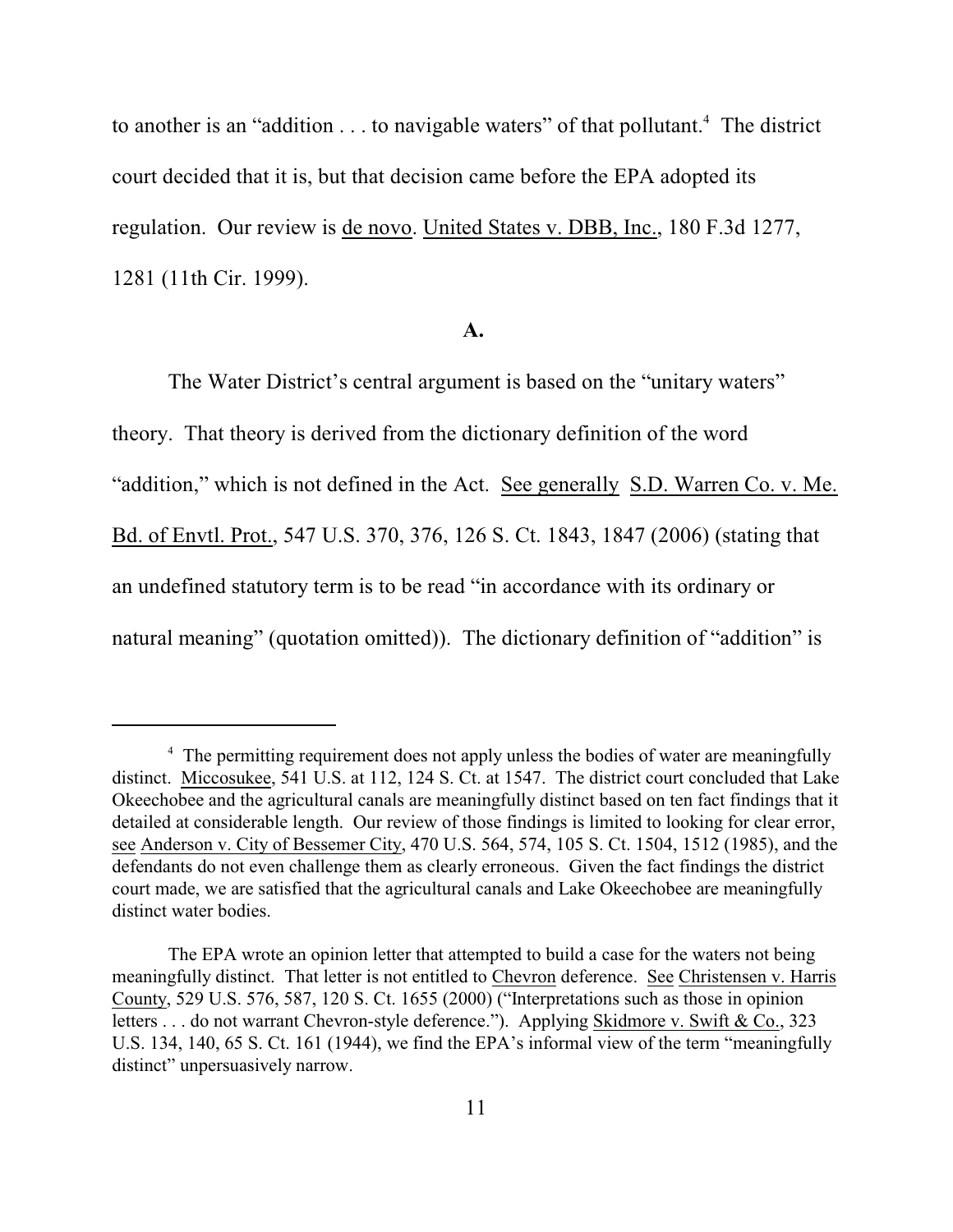"to join, annex, or unite" so as to increase the overall number or amount of something. Webster's Third New International Dictionary 24 (1993).

The unitary waters theory holds that it is not an "addition . . . to navigable waters" to move existing pollutants from one navigable water to another. An addition occurs, under this theory, only when pollutants first enter navigable waters from a point source, not when they are moved between navigable waters. The metaphor the Supreme Court has adopted to explain the unitary waters theory is: "If one takes a ladle of soup from a pot, lifts it above the pot, and pours it back into the pot, one has not 'added' soup or anything else to the pot." Miccosukee, 541 U.S. at 110, 124 S. Ct. at 1545–46 (alteration and quotation marks omitted). Under that metaphor the navigable waters of the United States are not a multitude of different pots, but one pot. Ladling pollution from one navigable water to another does not add anything to the pot. So no NPDES permit is required to do that.

The unitary waters theory has a low batting average. In fact, it has struck out in every court of appeals where it has come up to the plate. See, e.g., Catskill Mountains Ch. of Trout Unlimited, Inc. v. City of New York (Catskills I), 273 F.3d 481, 491 (2d Cir. 2001) ("[T]he transfer of water containing pollutants from one body of water to another, distinct body of water is plainly an addition and thus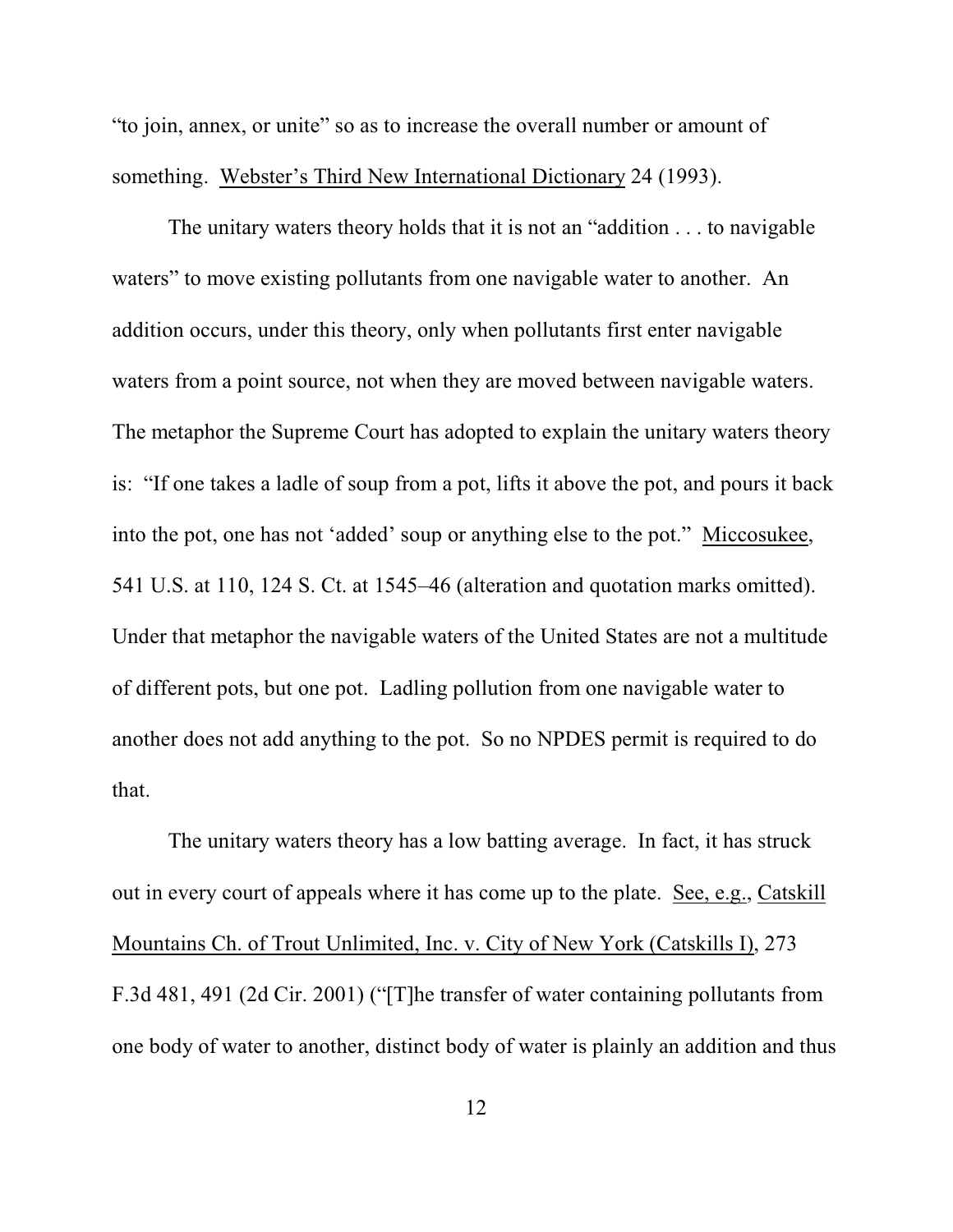a 'discharge' that demands an NPDES permit."); Catskill Mountains Ch. of Trout Unlimited, Inc. v. City of New York (Catskills II), 451 F.3d 77, 83 (2d Cir. 2006) (concluding that "[t]he City also reasserts the unitary-water theory of navigable waters. Our rejection of this theory in Catskills I, however, is . . . not undermined" by Miccosukee, 541 U.S. 95, 124 S. Ct. 1537); Dague v. City of Burlington, 935 F.2d 1343, 1354–55 (2d Cir. 1991) (rejecting the idea that pollutants are 'added' only on first entry into any navigable water); Dubois v. U.S. Dep't of Agric., 102 F.3d 1273, 1296 (1st Cir. 1996) ("[T]here is no basis in law or fact for the district court's 'singular entity' [unitary waters] theory."); N. Plains Res. Council v. Fidelity Exploration and Dev., 325 F.3d 1155, 1163 (9th Cir. 2003). Even the Supreme Court has called a strike or two on the theory, stating in Miccosukee that "several NPDES provisions might be read to suggest a view contrary to the unitary waters approach." 541 U.S. at 107, 124 S. Ct. at 1544. The Court has not, however, called the theory out yet.

We have no controlling circuit precedent on the unitary waters theory. We did at one time decide to reject it, but that decision was vacated. See Miccosukee Tribe v. S. Fla. Water Mgmt. Dist., 280 F.3d 1364, 1368 (11th Cir. 2002) (concluding that "addition . . . to navigable waters" includes pumping polluted water from one navigable water body into another), vacated, Miccosukee, 541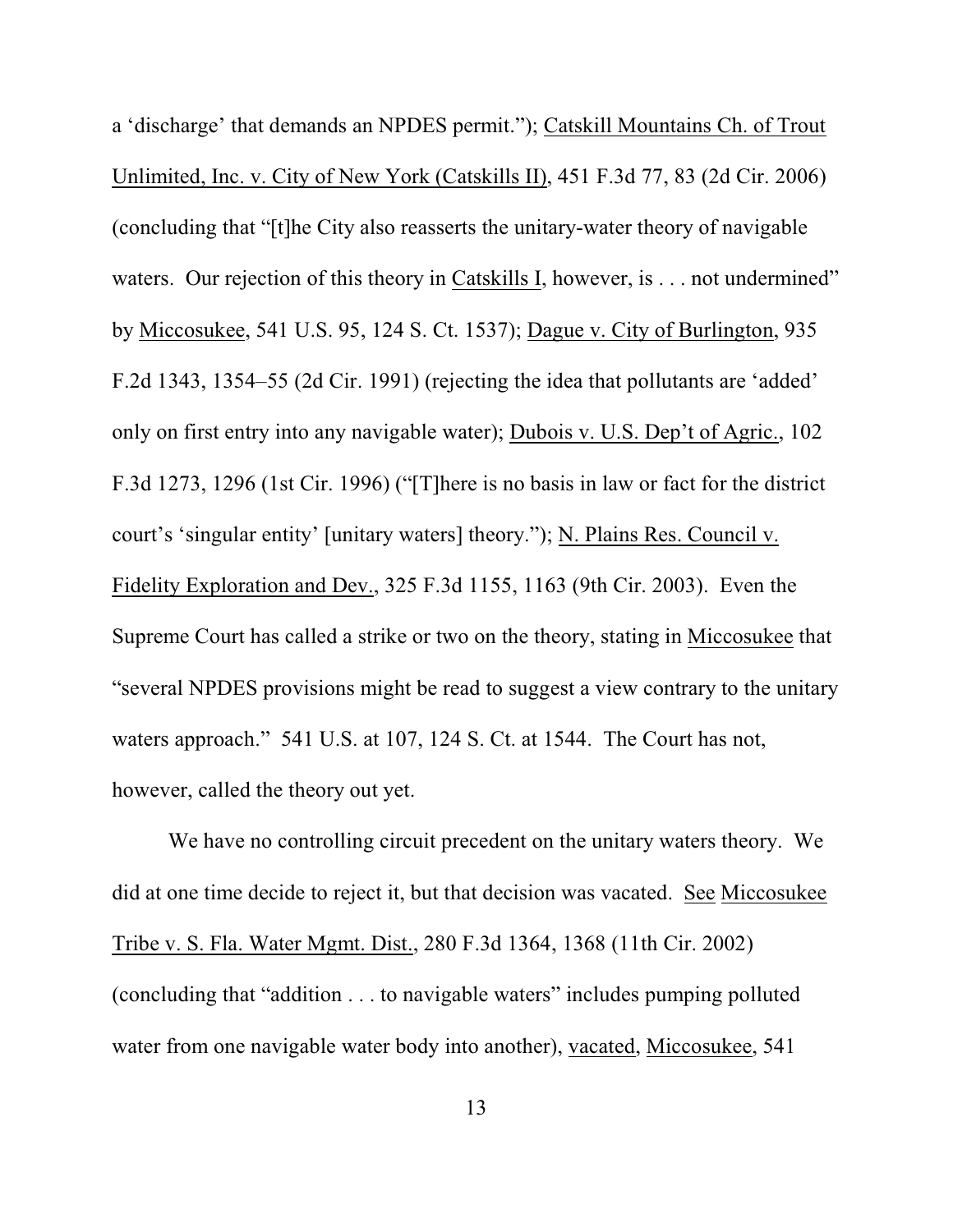U.S. at 112, 124 S. Ct. at 1547. Parts of decisions that are vacated and have not been reinstated "have no legal effect whatever. They are void." United States v. Sigma Int'l, Inc., 300 F.3d 1278, 1280 (11th Cir. 2002) (en banc). We are free to give statements in a vacated opinion persuasive value if we think they deserve it. See Tallahassee NAACP v. Leon County, 827 F.2d 1436, 1440 (11th Cir. 1987).

In Miccosukee, we addressed whether the law required an NPDES permit before polluted water could be moved through the S-9 pump from some particular Everglades canals into a water conservation area. 280 F.3d at 1367. In a footnote, we declined to adopt the unitary waters theory. Id. at 1368 n.5 ("We reject the Water District's argument that no addition of pollutants can occur unless pollutants are added from the outside world insofar as the Water District contends the outside world cannot include another body of navigable waters."). Instead we said that "the receiving body of water is the relevant body of navigable water" and that "the relevant inquiry is whether—but for the point source—the pollutants would have been added to the receiving body of water." Id. at 1368. For that proposition we cited Catskills I, a Second Circuit decision rejecting the unitary waters theory. Because the polluted canal water would not have flowed into the conservation area but for S-9's pumping, we concluded that S-9 was adding pollutants to a meaningfully distinct water body, so an NPDES permit was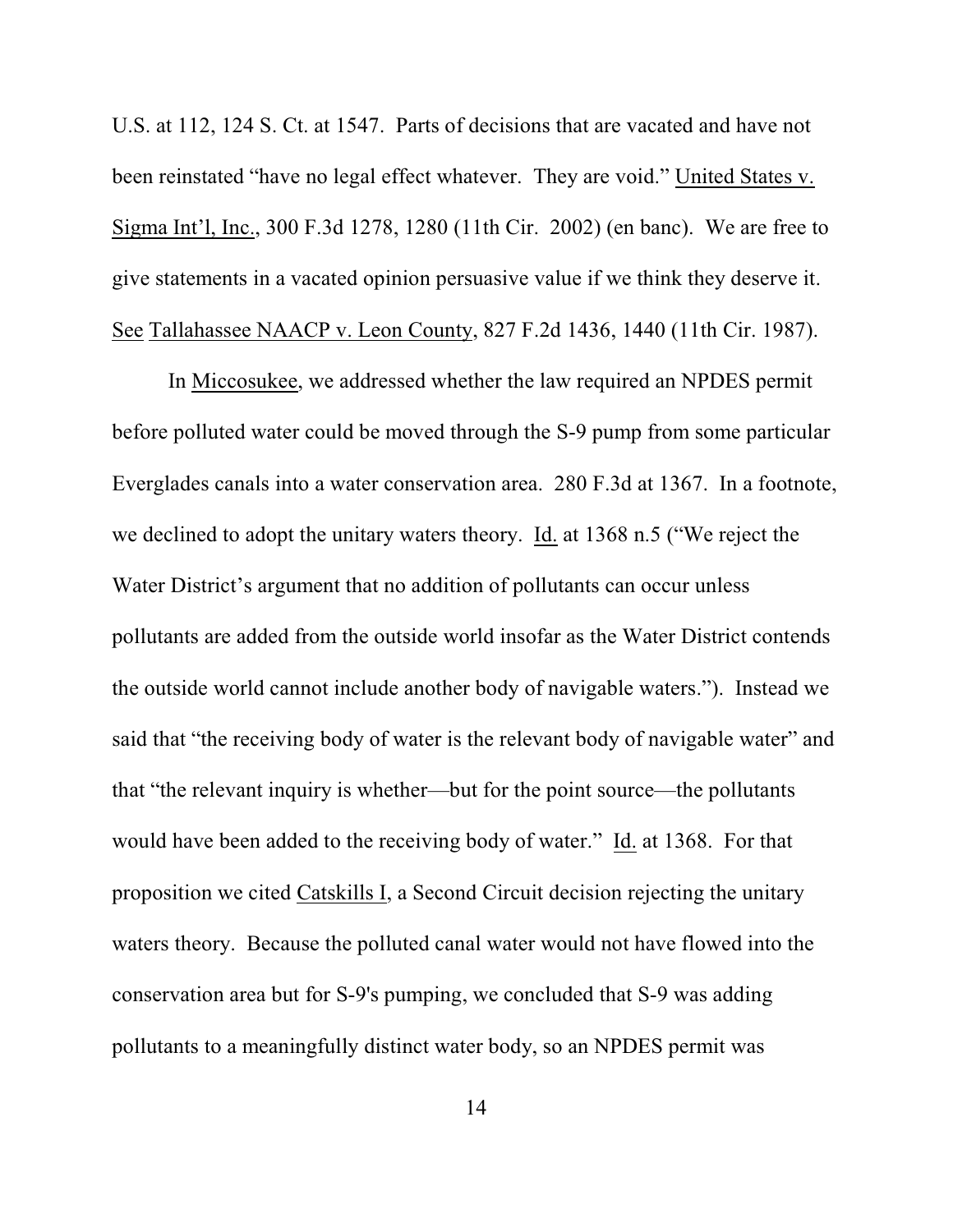required. Id. at 1368–69. The Supreme Court vacated our decision and remanded for further factfindings, however, because the existing record did not convince it that the canals and the water conservation area were meaningfully distinct water bodies. Miccosukee, 541 U.S. at 112, 124 S. Ct. at 1547. The Court also stated that the Water District's unitary waters argument was to be available on remand. Id. at 112, 124 S. Ct. at 1547.

In sum, all of the existing precedent and the statements in our own vacated decision are against the unitary waters theory. That precedent and those statements take the view that the transfer of pollutants from one meaningfully distinct navigable body of water to another is an "addition . . . to navigable waters" for Clean Water Act permitting purposes. If nothing had changed, we might make it unanimous. But there has been a change. An important one. Under its regulatory authority, the EPA has recently issued a regulation adopting a final rule specifically addressing this very question. Because that regulation was not available at the time of the earlier decisions, they are not precedent against it. We are the first court to address the "addition . . . to navigable waters" issue in light of the regulation—to decide whether the regulation is due Chevron deference.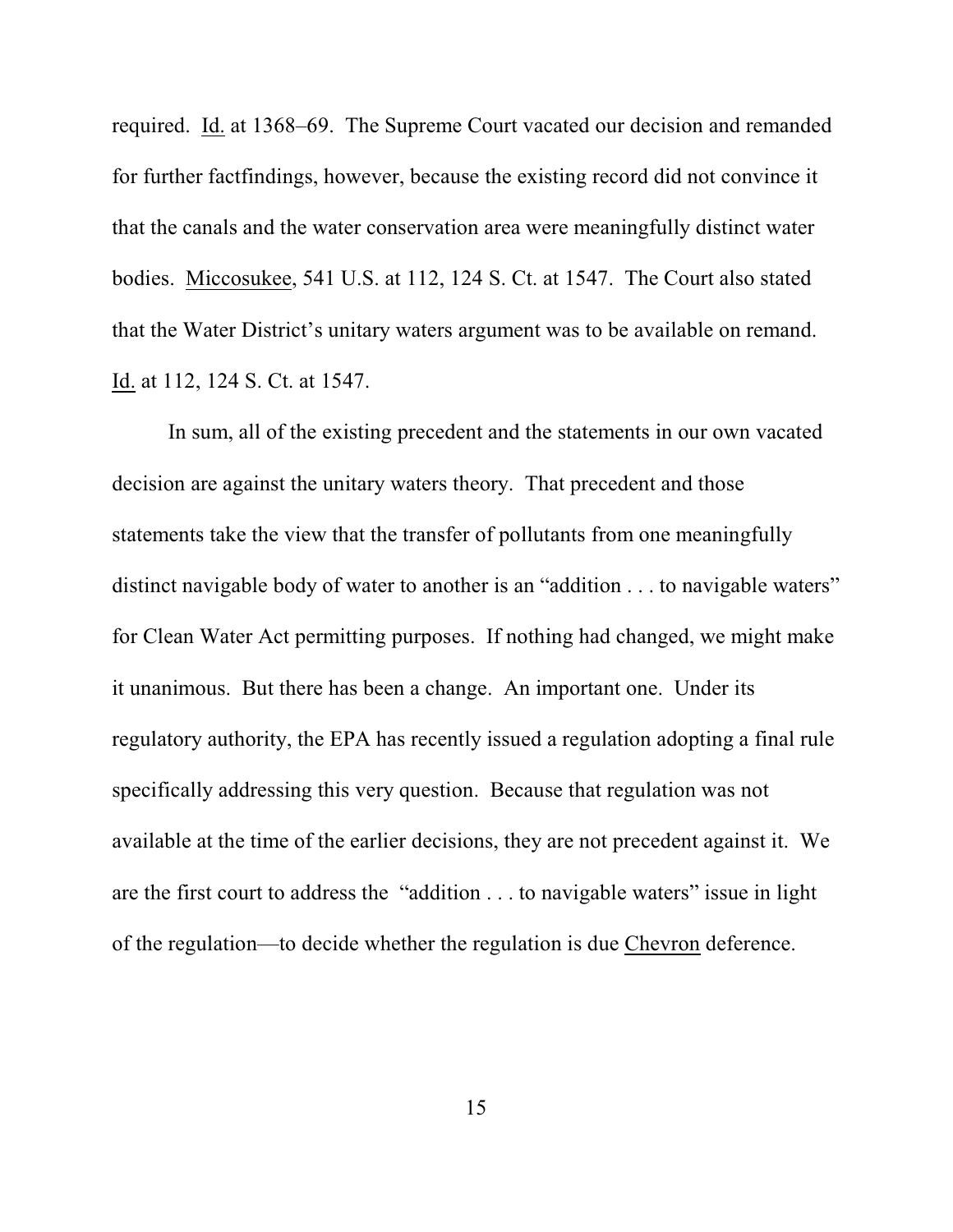The EPA's new regulation, which became final on June 13, 2008, explains that it was adopted to:

clarify that water transfers are not subject to regulation under the National Pollution Discharge Elimination System (NPDES) permitting program. This rule defines water transfers as an activity that conveys or connects waters of the United States without subjecting the transferred water to intervening industrial, municipal, or commercial use.

NPDES Water Transfers Rule, 73 Fed. Reg. 33,697–708 (June 13, 2008) (codified

at 40 C.F.R. § 122.3(i)). Everyone agrees that the EPA's regulation is entitled to

Chevron deference if it is a reasonable construction of an ambiguous statute.

Under Smiley v. Citibank, 517 U.S. 735, 740–41, 116 S. Ct. 1730, 1734 (1996),

and United States v. Morton, 467 U.S. 822, 835 n.21, 104 S. Ct. 2769, 2776 n.21

(1984), it does not matter that the regulation was proposed and issued well after the beginning of this lawsuit. Neither does it matter if it was done in response to

this or similar lawsuits. See Barnhart v. Walton, 535 U.S. 212, 221, 122 S. Ct.

1265, 1271 (2002). Nor does it matter whether the new regulation is a dramatic

shift in EPA policy. Natl. Cable & Telecomm. Assoc. v. Brand X Internet Servs.,

545 U.S. 967, 981, 125 S. Ct. 2688, 2699 (2005) ("Agency inconsistency is not a

basis for declining to analyze the agency's interpretation under the Chevron

framework.").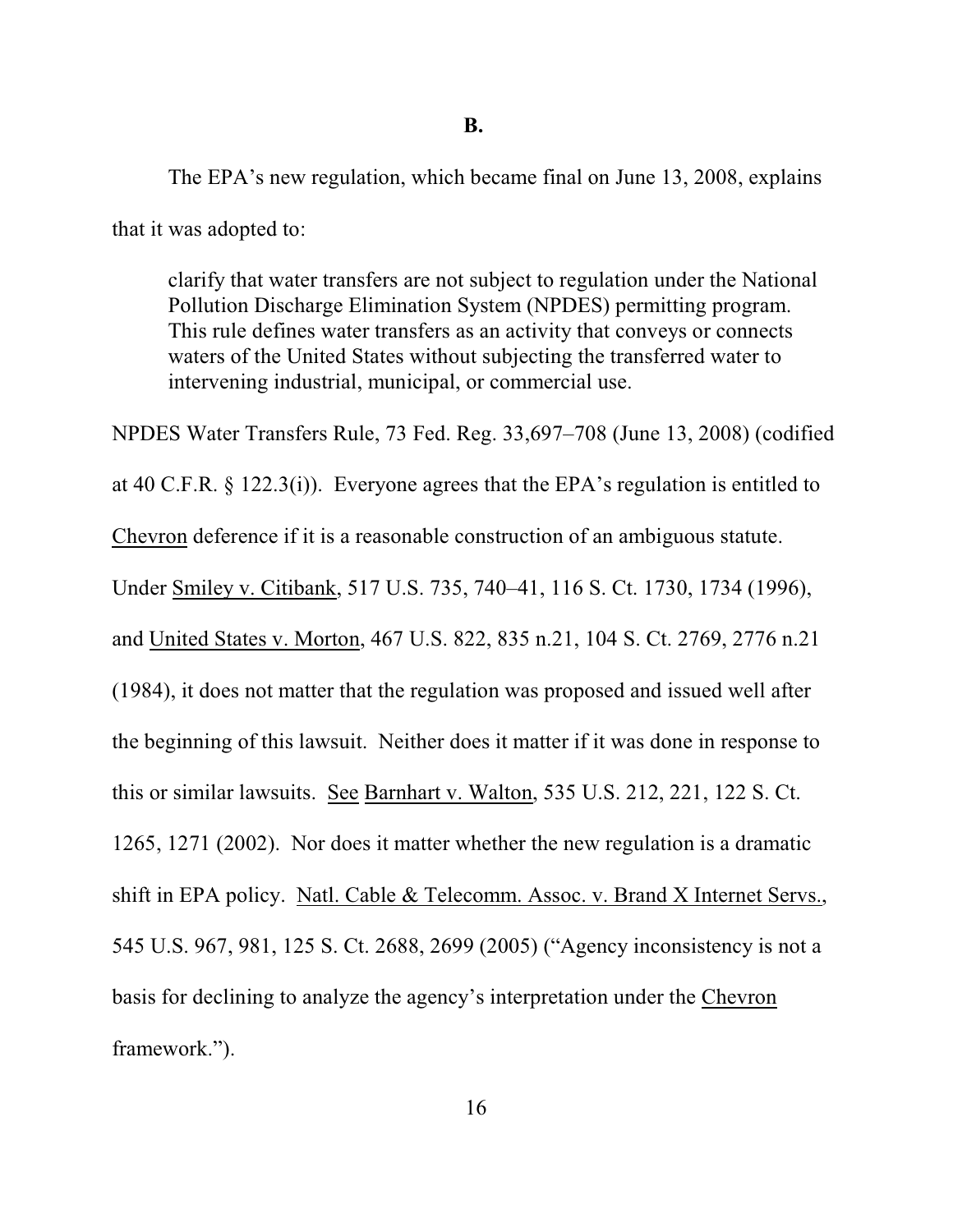All that matters is whether the regulation is a reasonable construction of an ambiguous statute. Chevron, 467 U.S. at 842–43, 104 S. Ct. at 2781 ("If the intent of Congress is clear, that is the end of the matter; for the court, as well as the agency, must give effect to the unambiguously expressed intent of Congress."); id. at 844, 104 S. Ct. at 2782 ("[A] court may not substitute its own construction of a statutory provision for a reasonable interpretation made by the administrator of an agency."); Sierra Club v. Johnson, 541 F.3d 1257, 1265 n.3 (11th Cir. 2008) ("[A] court must give effect to an agency's reasonable interpretation of an ambiguous statute."). In other words, there must be two or more reasonable ways to interpret the statute, and the regulation must adopt one of those ways. Those two requirements are obviously intertwined. See Matthew C. Stephenson & Adrian Vermeule, Chevron Has Only One Step, 95 Va. L. Rev. 597 (2009); Orin S. Kerr, Shedding Light on Chevron: An Empirical Study of the Chevron Doctrine in the U.S. Courts of Appeals, 15 Yale J. on Reg. 1, 30 (1998) (examining 200 court of appeals cases applying Chevron and finding that in 28 percent of them the inquiry was collapsed into the single question of whether the interpretation was reasonable).

The Friends of the Everglades' position is that the EPA's regulation does not warrant Chevron deference because the meaning of the "addition . . . to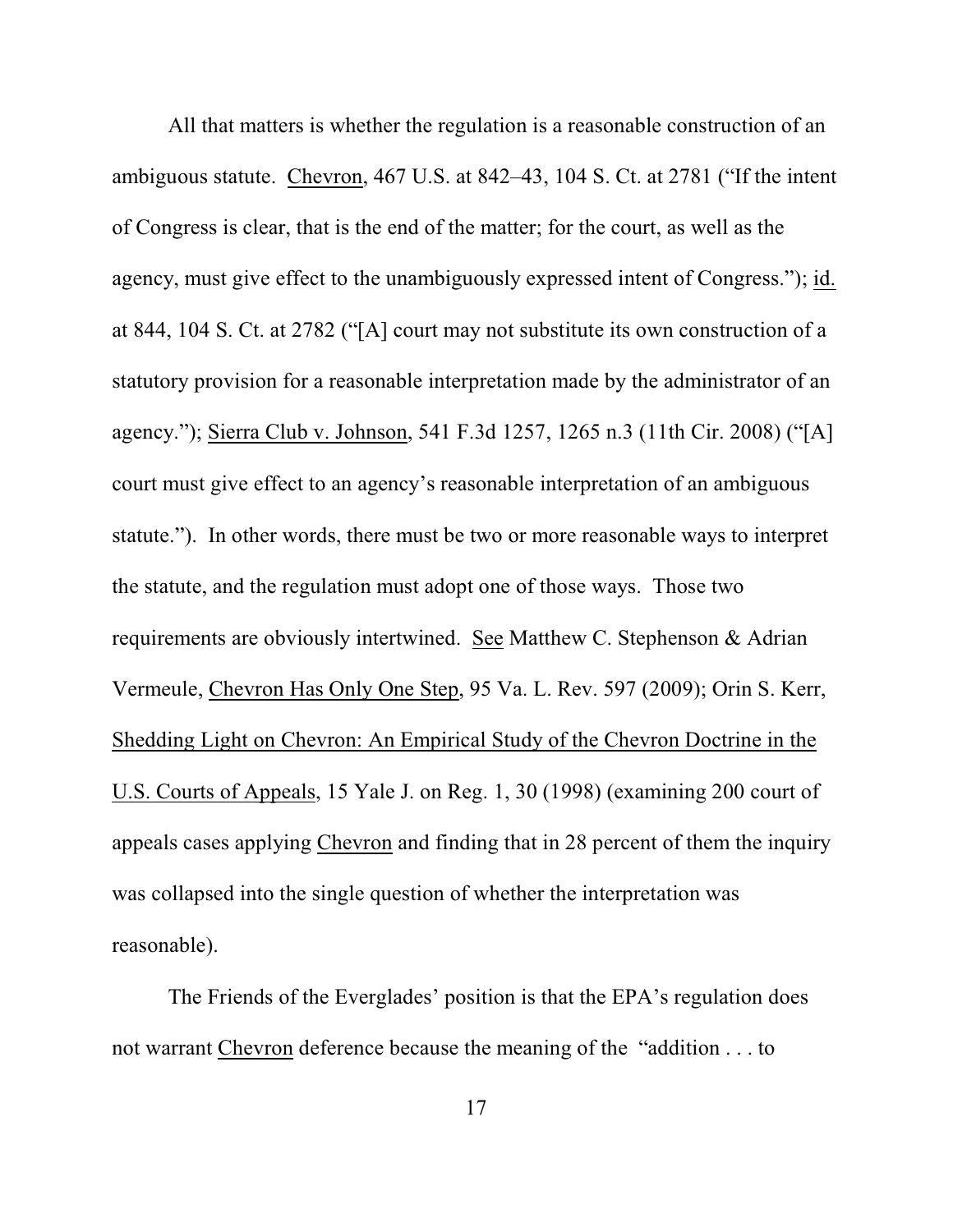navigable waters" language is clear and its lack of ambiguity forecloses the unitary waters theory. Cf., e.g., Ala. Power Co. v. U.S. Dep't of Energy, 307 F.3d 1300, 1312 (11th Cir. 2002) (finding that, because "using traditional tools of statutory construction," the Nuclear Waste Policy Act provision in question was clear, no level of deference applied to the agency's contrary interpretation); Brand X, 545 U.S. at 982–83, 125 S. Ct. at 2700 ("Only a judicial precedent holding that the statute unambiguously forecloses the agency's interpretation, and therefore contains no gap for the agency to fill, displaces a conflicting agency construction."). The defendants have two alternative positions. Their bolder position is that the EPA's regulation mirrors the unambiguous meaning of the statute. Their more modest one is that even if the statute is ambiguous, the regulation is one reasonable interpretation of it. The true conflict, and most of our discussion, centers on whether there is ambiguity.

## **C.**

 Both sides pitch several decisions to us. The Water District, arguing for ambiguity, throws us National Wildlife Federation v. Consumers Power Co,, 862 F.2d 580 (6th Cir. 1988), and National Wildlife Federation v. Gorsuch, 693 F.2d 156 (D.C. Cir. 1982). In those cases the courts concluded that the "discharge of a pollutant" language in the Clean Water Act was ambiguous and deferred to the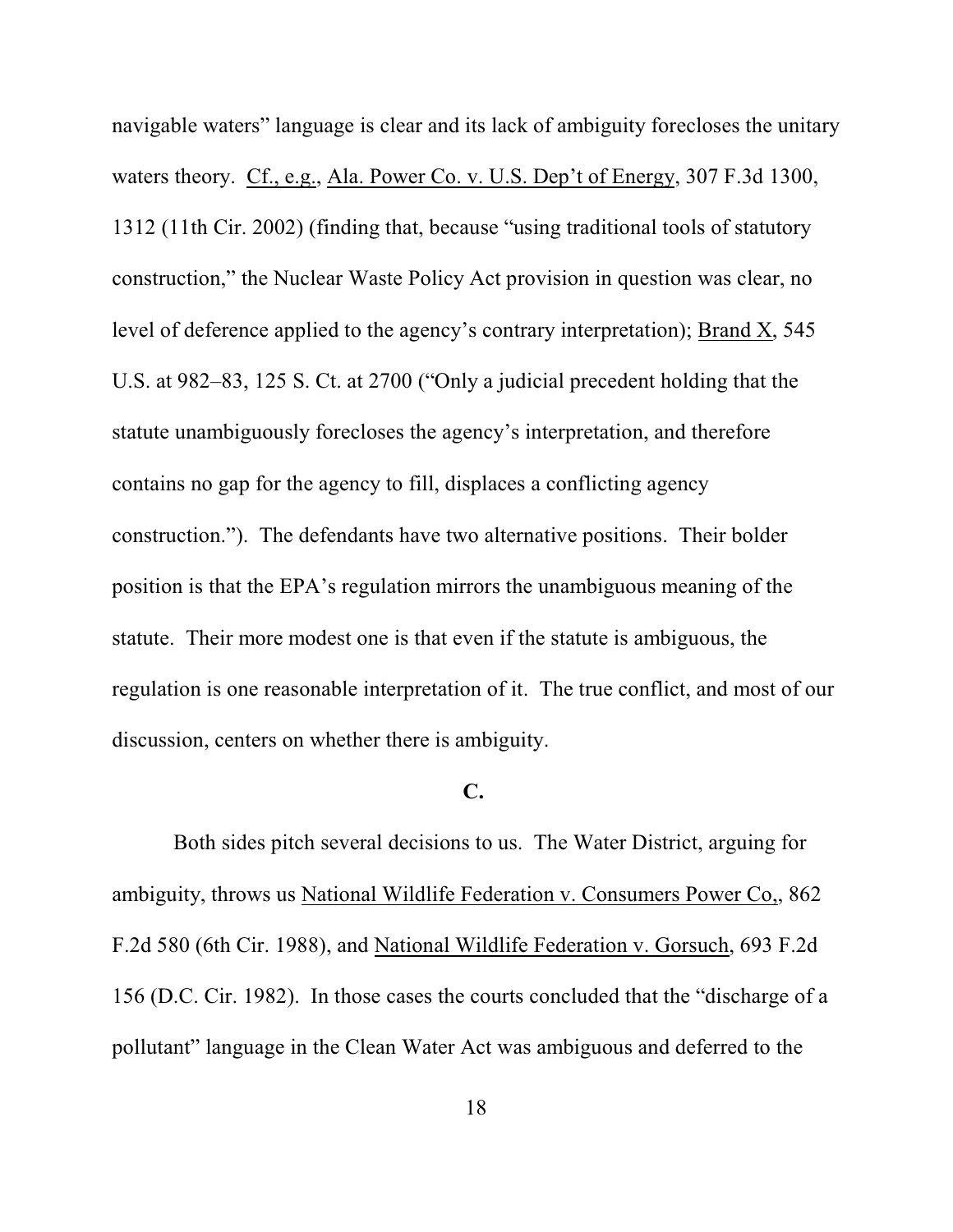EPA's view that dams did not add pollutants, which meant that no NPDES permits were necessary. 862 F.2d at 584–85; 693 F.2d at 183. The issues those cases addressed, however, were different from the one before us.

In Gorsuch the National Wildlife Federation sued the EPA for failing to require NPDES permits for dams. 693 F.2d at 161. The man-made dams and their reservoirs caused changes in the water's temperature, nutrient loads, and oxygen content, and the affected water was then released through the dams into the rivers below. Id. The EPA gave two reasons why no permit was required: (1) the changes caused by the dams were not pollutants; and (2) even if they were, releasing water through a dam did not add those pollutants to the water because the water would have reached the downstream river anyway, and its passage through the dam did not change it. Id. at 165. The D.C. Circuit concluded that neither the language of the statute nor its legislative history conclusively supported either side's position about what "discharge of a pollutant" meant under the circumstances of that case, so the court deferred to the EPA's position.<sup>5</sup> Id. at 175, 183.

<sup>&</sup>lt;sup>5</sup> Gorsuch predates Chevron but applied a substantially similar level of deference. See 693 F.2d at 181 ("We hold merely that EPA's interpretation is reasonable, not inconsistent with congressional intent, and entitled to great deference; therefore, it must be upheld.").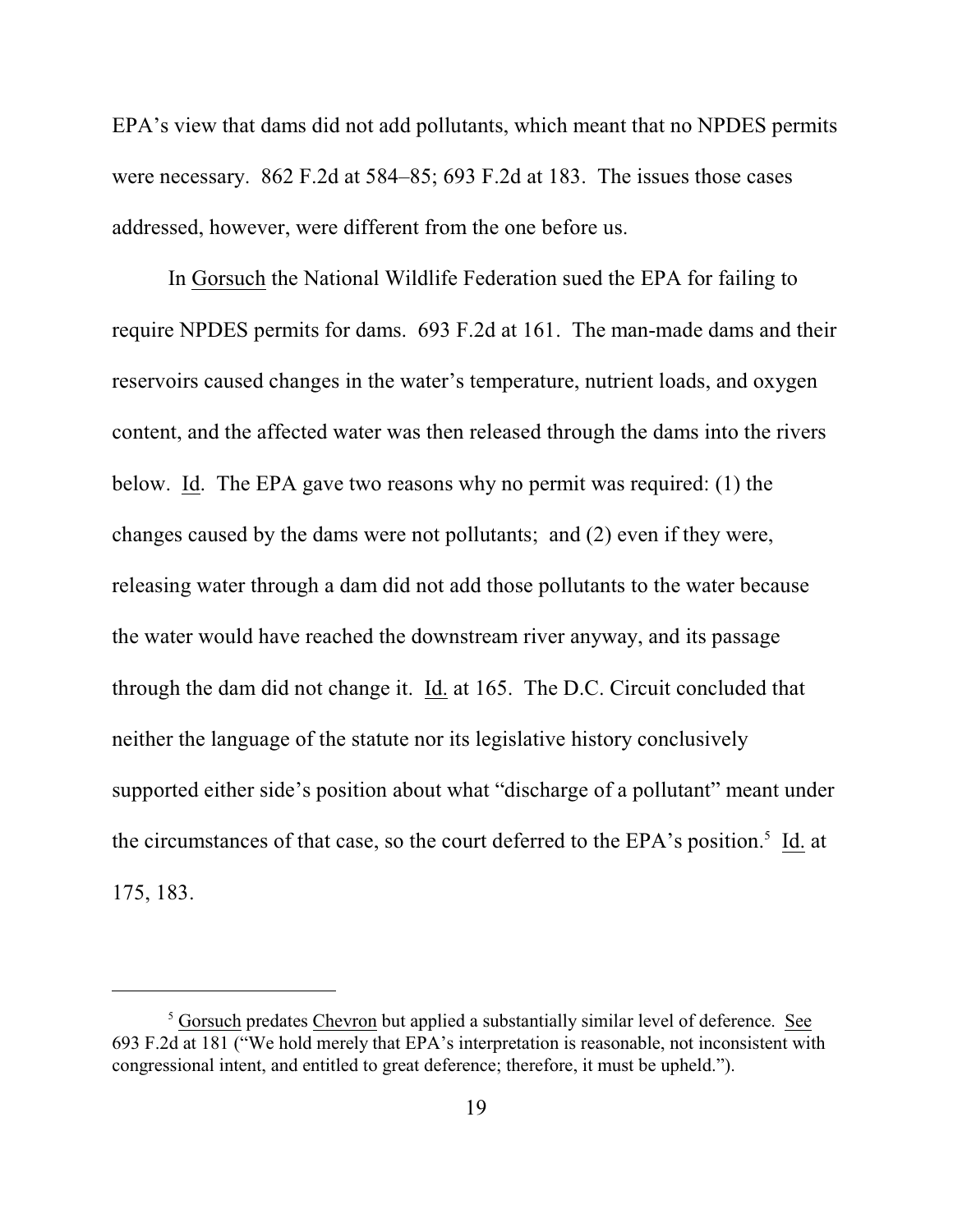In doing so, the Gorsuch court accepted the EPA's position that colder water and changes in oxygen and dissolved nutrient content were not pollutants at all. Id. at 174. That rendered irrelevant whether the changed water was being 'added' to navigable water by its movement through a dam. In any event, the water was moving from a river above a dam to the same river below it. Because the facts of the case did not present the issue of whether the transfer of pollutants from one body of water to a different body of water adds pollutants to the navigable waters, the Gorsuch court could not have decided that issue. Watts v. BellSouth Telecomms., Inc., 316 F.3d 1203, 1207 (11th Cir. 2003) ("Whatever their opinions say, judicial decisions cannot make law beyond the facts of the cases in which those decisions are announced."); United States v. Aguillard, 217 F.3d 1319, 1321 (11th Cir. 2000) (same). It follows that the court also could not have decided whether the statutory language was ambiguous regarding that issue, which is the one before us. Language can be ambiguous in some respects but not in others.

The other decision the Water District pitches us is Consumers Power. In that case a power plant sucked water containing some unlucky fish out of Lake Michigan, pumped the water uphill, and then directed it and the fish back downhill through turbines that generated electricity. 862 F.2d at 581. In the process the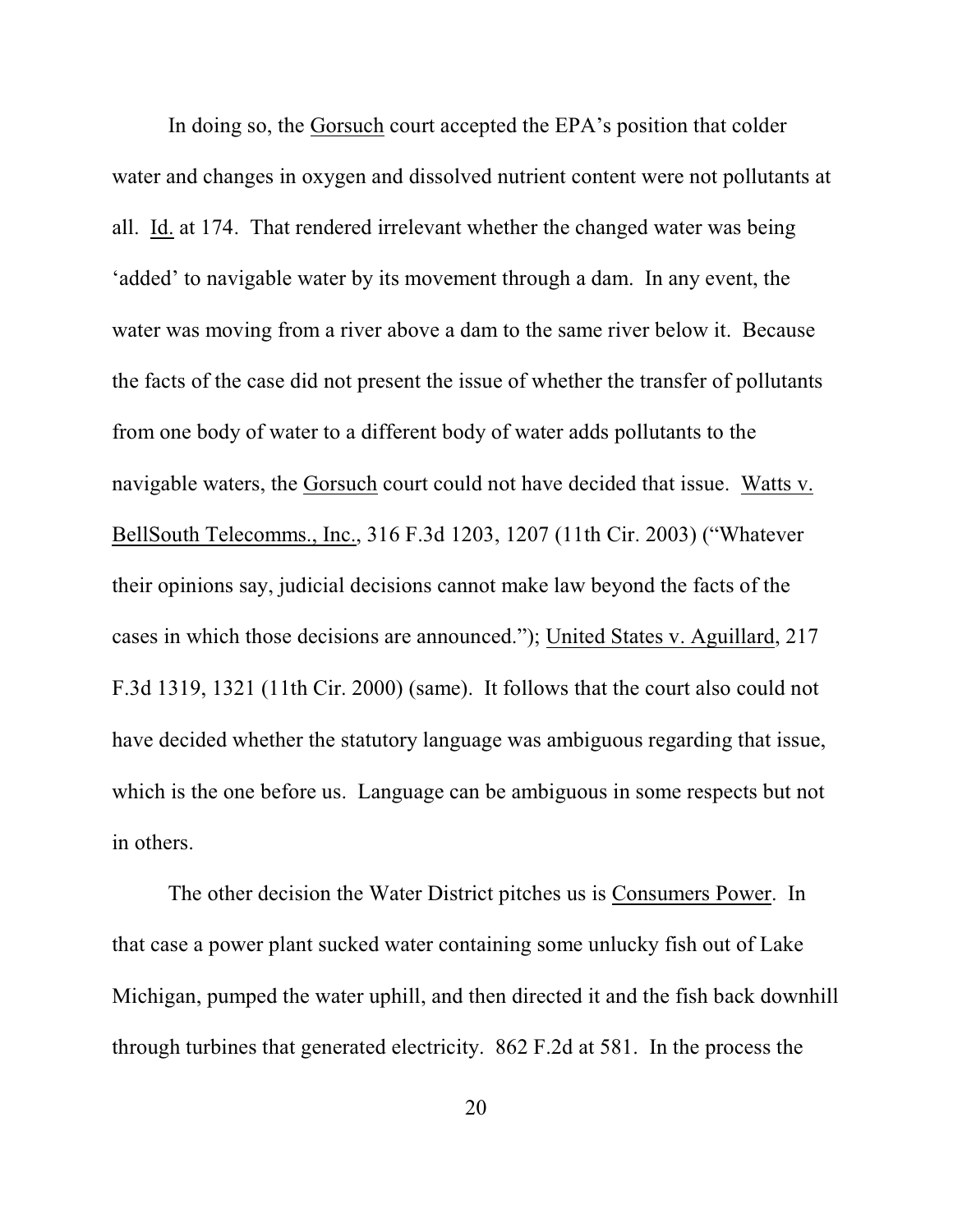turbines pureed some of the fish and spewed the fish puree back into Lake Michigan. Id. at 581–82. The plant was a "dam" for permitting purposes because part of the generating process involved impounding water. Id. at 589–90. Deferring to the EPA's position, the Sixth Circuit concluded that "any entrained fish released with the . . . facility's turbine generating water originate in Lake Michigan and do not enter the Lake from the outside world." Id. at 585. Fish, living or dead, are biological material under the Clean Water Act, and the fish in Consumers Power had always existed in the same lake to which the power plant returned them. See id. Accordingly, the court did not have before it, and so could not have decided, whether moving pollutants between different bodies of navigable water constitutes an addition of pollutants to navigable waters. See Watts, 316 F.3d at 1207.

Gorsuch and Consumers Power involved water that wound up where it would have gone anyway. That is not the case here. Water from the agricultural canals would not flow upstream into Lake Okeechobee if the S-2, S-3, and S-4 pumps did not move it there. Here, unlike in Gorsuch and Consumers Power, pollutants are being moved between meaningfully distinct water bodies.<sup>6</sup> The fact that those decisions found the statute ambiguous as applied to different factual

 $6$  See supra note 2.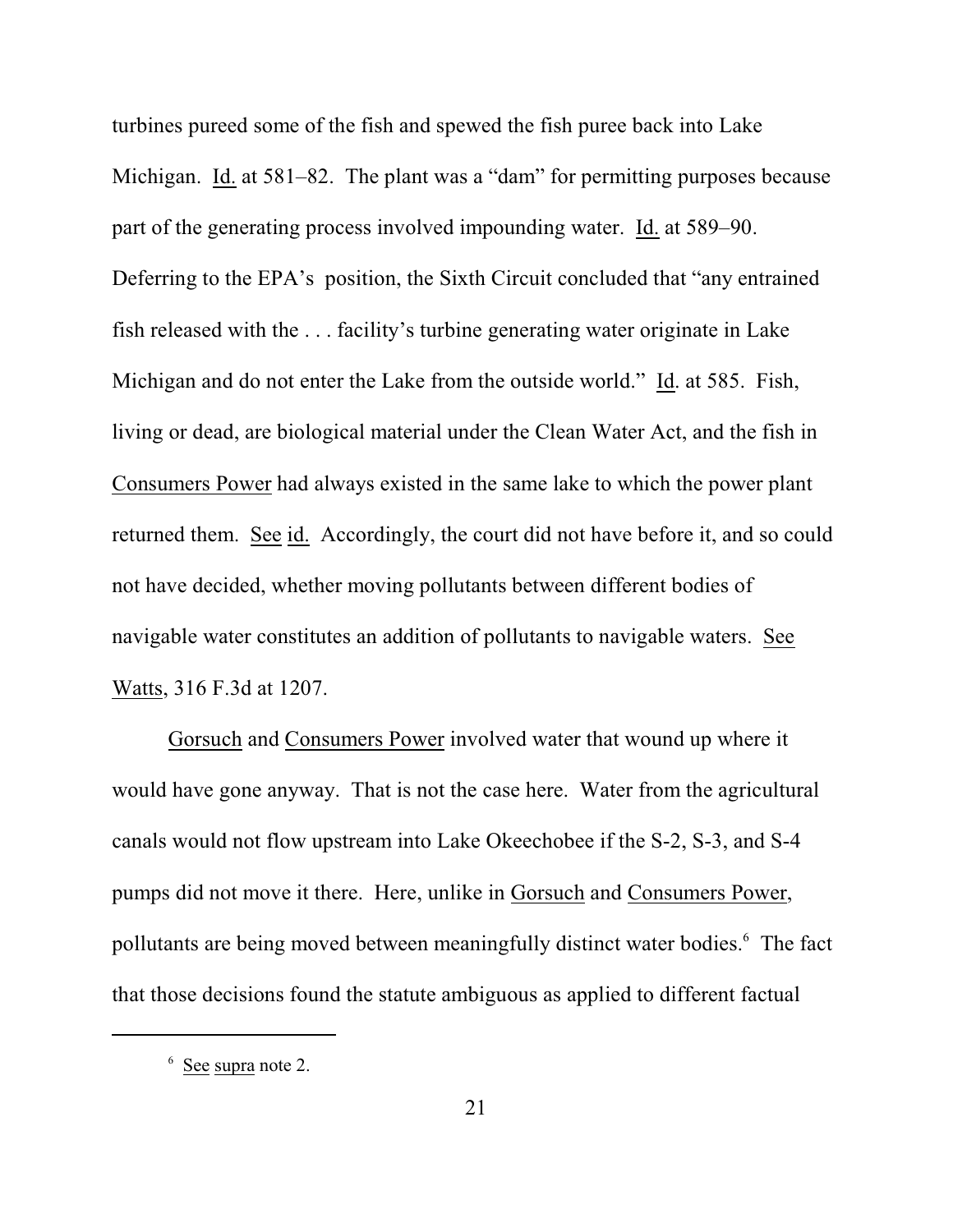situations is of little help to the Water District. See Barnhart v. Sigmon Coal Co., 534 U.S. 438, 450, 122 S. Ct. 941, 950 (2002) (explaining that the inquiry as to whether a statute is ambiguous is undertaken "with regard to the particular dispute in the case"); United States v. Santos, \_\_ U.S. \_\_, 128 S. Ct. 2020, 2024 (2008) (noting that "context gives meaning" with regard to the circumstances under which a statute is ambiguous). Context means a lot.

The Friends of the Everglades, arguing against ambiguity, pitch us other decisions. See, e.g., Catskills I, 273 F.3d at 481; Catskills II, 451 F.3d at 77; Miccosukee, 280 F.3d at 1367, vacated, 541 U.S. at 112, 124 S. Ct. at 1547; Dubois, 102 F.3d at 1273. They argue that all of the courts of appeals that have addressed the issue have found that "any addition of any pollutant to navigable waters" includes moving polluted water between meaningfully distinct water bodies. That statement depends, however, on what one means by "the issue." Each decision the Friends of the Everglades rely on addressed which interpretation of the statutory language was most plausible or preferable. Because they all came out before the EPA's new regulation went into effect, none of those decisions addressed the issue before us, which is whether the EPA's interpretation of the statutory language is reasonable, even if we might prefer another one. Deciding how best to construe statutory language is not the same thing as deciding whether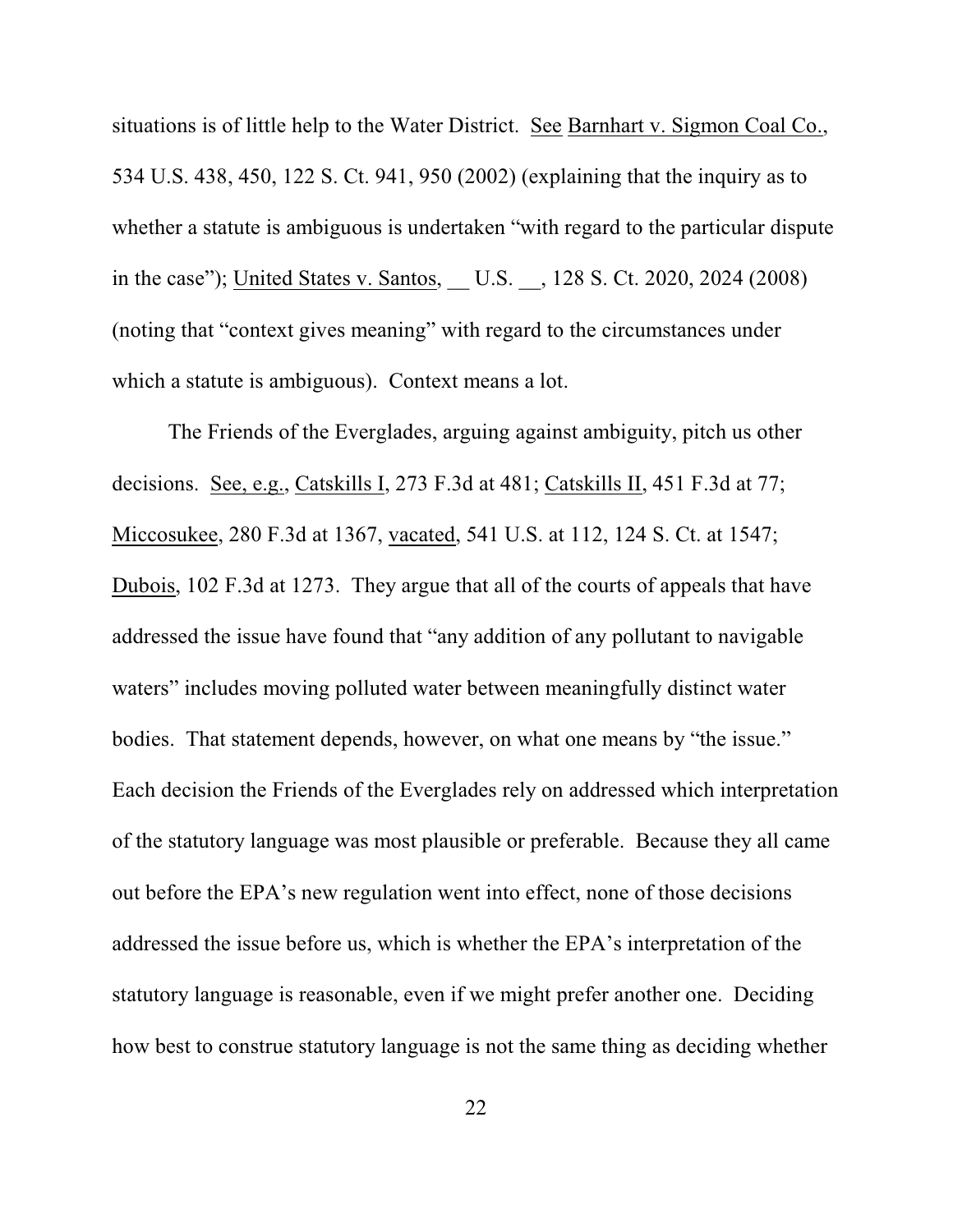a particular construction is within the ballpark of reasonableness. See Brand X, 545 U.S. at 980, 125 S. Ct. at 2699 ("Chevron requires a federal court to accept the agency's construction of the statute, even if the agency's reading differs from what the court believes is the best statutory interpretation."); Shotz v. City of Plantation, 344 F.3d 1161, 1178 (11th Cir. 2003) (observing that "in the absence of an administrative interpretation," a court must impose its own construction on the statute).

Still, the Friends of the Everglades urge us to infer from the opinions in those other cases that the courts believed the Act's language unambiguously requires a permit in these circumstances, and they argue that we should be persuaded by that inference. In the Catskills cases, the Second Circuit held that pumping polluted water from the Schoharie Reservoir into the Esopus Creek required an NPDES permit. Catskills I, 273 F.3d at 489. Those water bodies were hydrologically connected; they both flowed into the Hudson River. But because of directional flow and gravity, waters from the reservoir "under natural conditions . . . would never reach Esopus Creek." Id. at 484. The Second Circuit stated that "[n]o one can reasonably argue that the water in the Reservoir and the Esopus are in any sense the 'same.'" Id. at 492.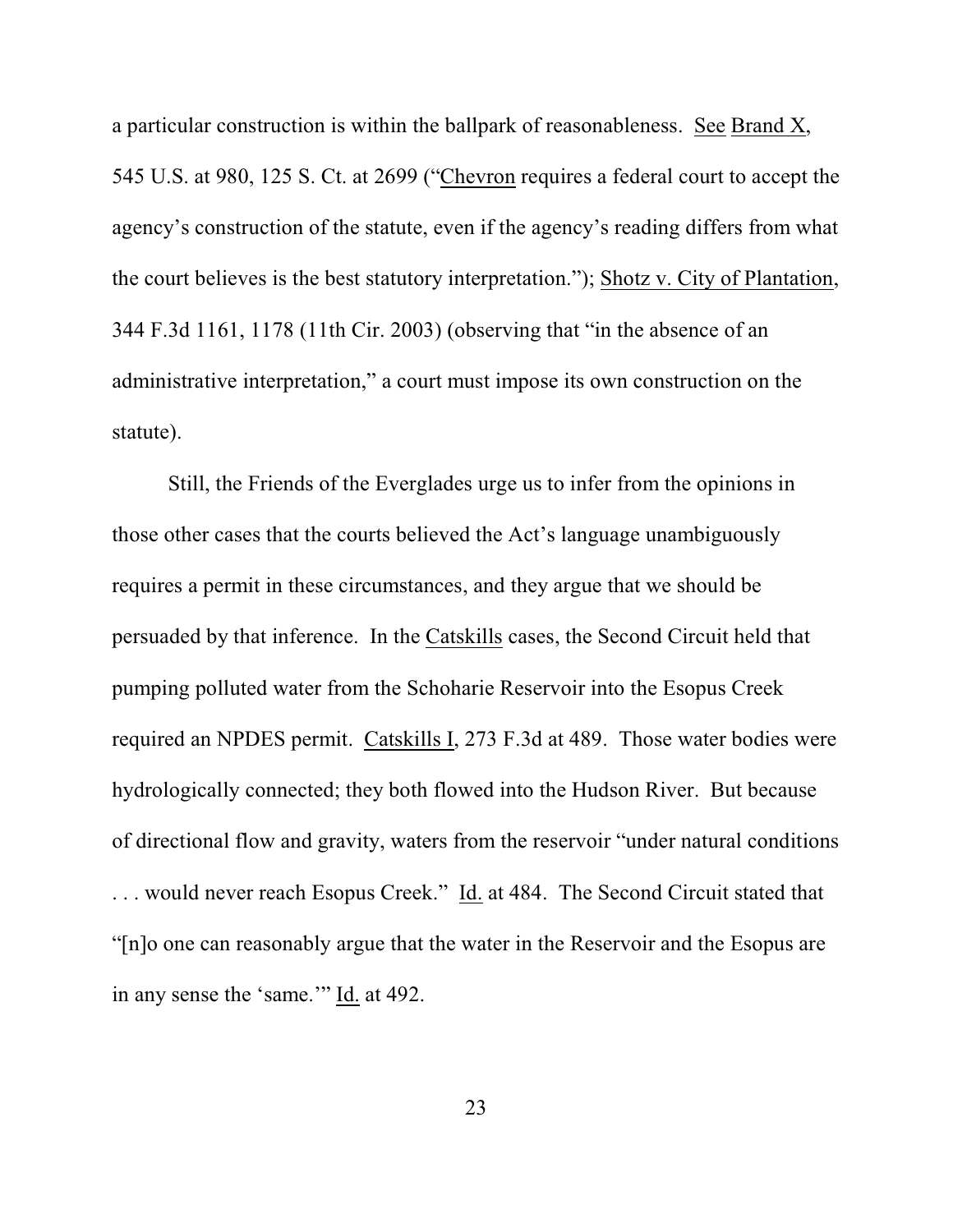The Second Circuit then brushed aside the EPA's informal opinion that no permit was required. The court cited the "ordinary meaning" of the statutory text, especially the word "addition," and called the "'singular entity' theory of navigable waters . . . inconsistent with the ordinary meaning of the word 'addition.'" Id. at 493. It concluded that "none of the statute's broad purposes sways us from what we find to be the plain meaning of its text . . . . We find that the textual requirements of the  $\dots$  definition of 'discharge of a pollutant' in § 1362(12) are met here." Id. at 494. In Catskills II that court confirmed its holding. In doing so, it found unpersuasive the EPA's 2005 guidance letter, which reiterated the EPA's view that a permit was not required. That letter, the court explained, "simply overlooked [the] plain language [of the statute]." 451 F.3d at 84. The letter was not entitled to, and did not receive, Chevron-level deference. Id. at 82. It only warranted and received Skidmore consideration for persuasive value, which is a significantly less deferential standard. Id.

Importantly, the Second Circuit explicitly refused to foreclose the possibility that its decision might be different if Chevron deference applied. Catskills I, 273 F.3d at 490 ("If the EPA's position had been adopted in a rulemaking or other formal proceeding, deference of the sort applied by the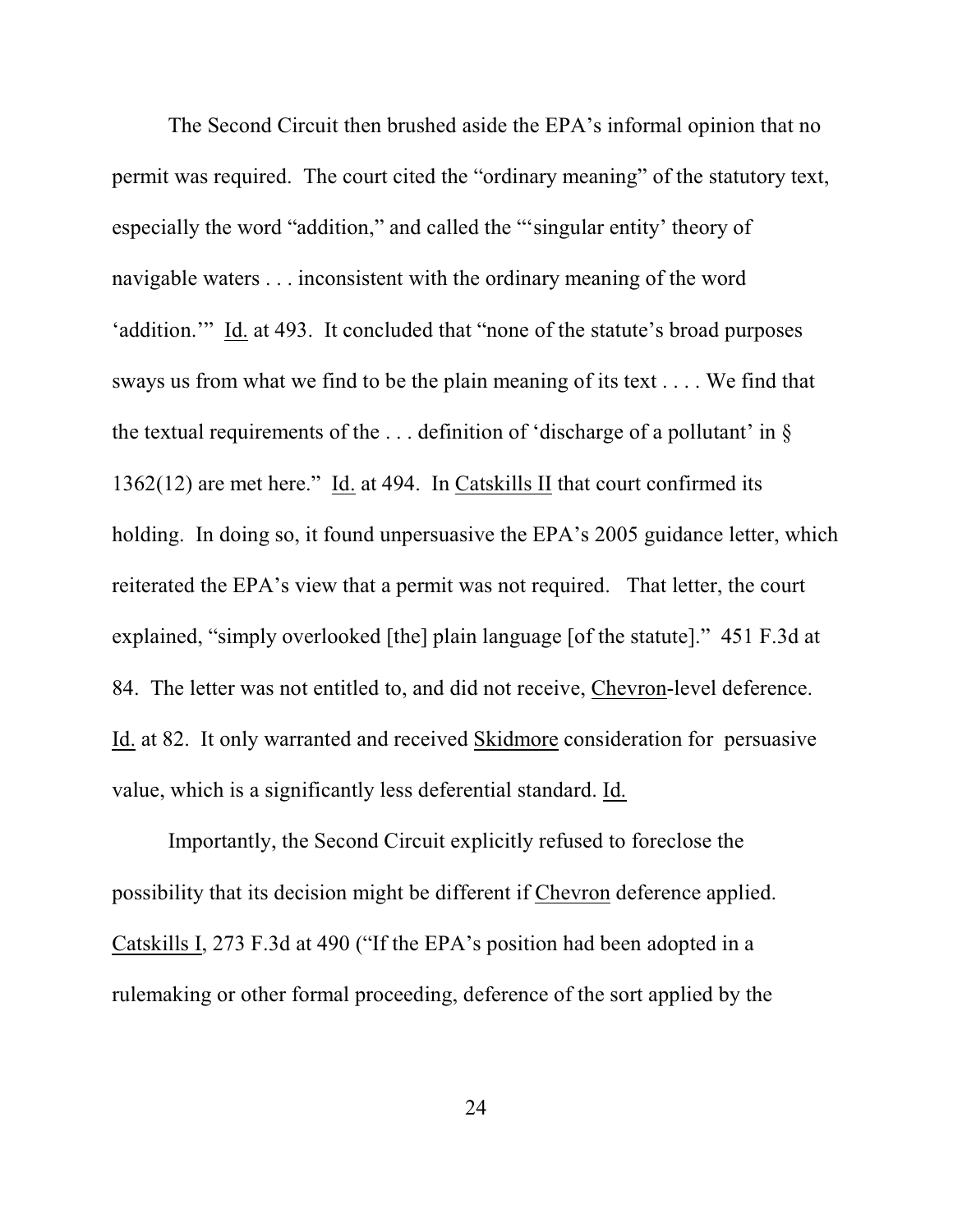Gorsuch and Consumers Power courts might be appropriate."). That is the situation we have here.

Our opinion in Miccosukee followed the same line of reasoning as the Second Circuit in the Catskills cases and reserved the same question, which is the question before us now. Miccosukee, 280 F.3d at 1367, vacated, 541 U.S. at 112, 124 S. Ct. at 1547. In Miccosukee we stated our belief that the Clean Water Act required an NPDES permit for transfers of polluted water between meaningfully distinct water bodies, but we qualified that conclusion. Id. at 1369. We pointed out that we could "ascertain no EPA position applicable to S-9 to which to give any deference, much less Chevron deference." Id. at 1368 n.4. Now there is an EPA regulation that poses the Chevron issue missing from the Miccosukee case.<sup>7</sup>

None of the decisions the parties have thrown our way helps either side much. The Water District's decisions found ambiguity in the relevant provision of the Clean Water Act as it applied to dams involving the same bodies of water, not to pumps transferring pollutants between meaningfully distinct bodies of water.

 $\frac{7}{7}$  The Dubois case is similar to Miccosukee and the Catskills cases. In Dubois the First Circuit held that transferring pollutants from a river to a pond required an NPDES permit because the court wanted to avoid "a watering down of Congress' clear statutory protections." 102 F.3d at 1299. However, the court did not apply Chevron deference, id. at 1285 n.15, and it does not appear that the Forest Service had promulgated a regulation that the court could have deferred to even if it had desired to do so. Id. at 1296–99.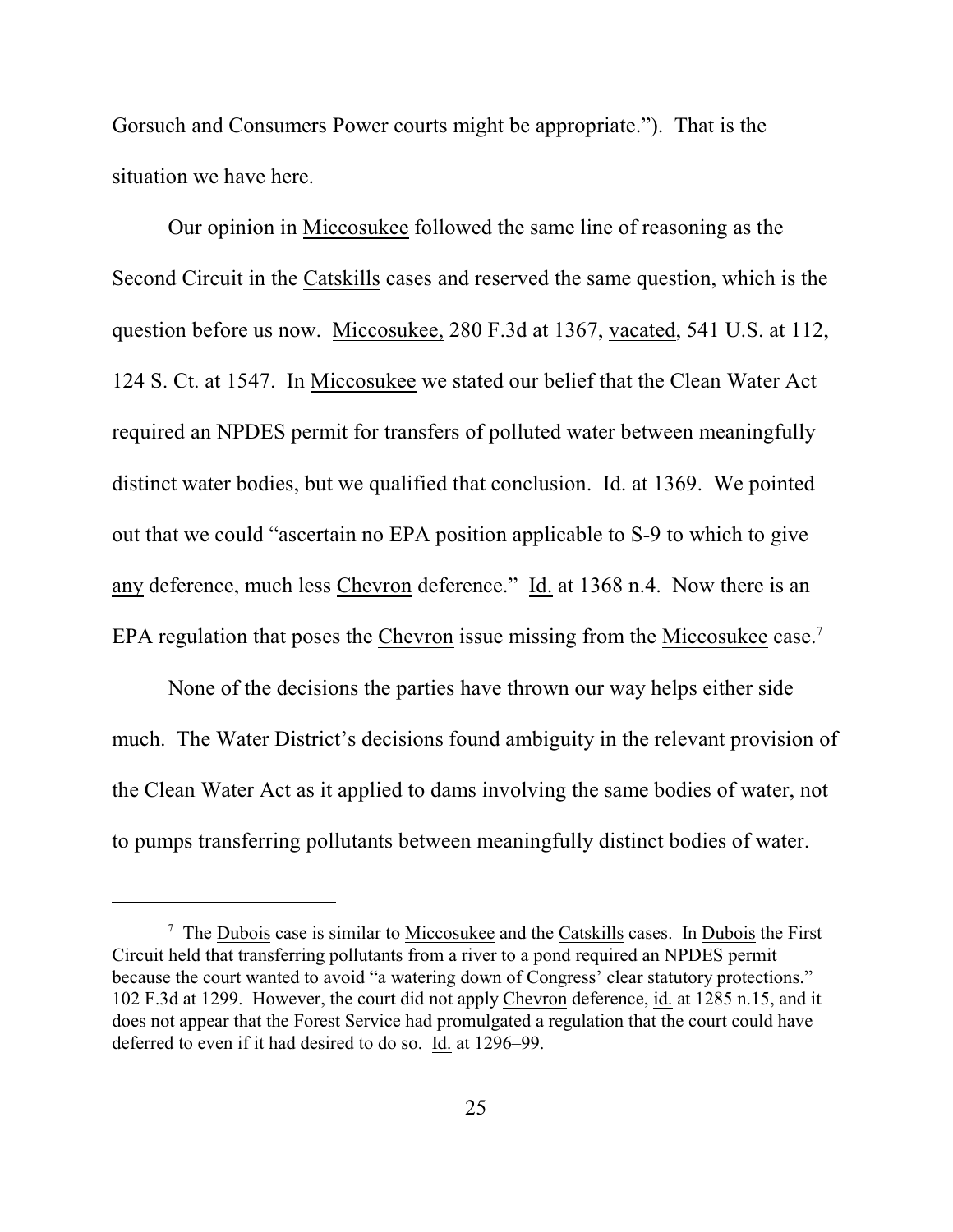The Friends of the Everglades' decisions, though involving the same factual context, decided only how best to construe the statutory language—not whether that language is ambiguous and could reasonably be construed another way. We turn to that issue now.

#### **IV.**

In the first step of Chevron analysis we apply the traditional tools of statutory construction to ascertain whether Congress had a specific intent on the precise question before us. See Chevron, 467 U.S. at 843 n.9, 104 S. Ct. at 2782 n.9 ("If a court, employing traditional tools of statutory construction, ascertains that Congress had an intention on the precise question at issue, that intention is the law and must be given effect."). If Congress did, then the statute is not ambiguous and Chevron has no role to play. The traditional tools of statutory construction include "examination of the text of the statute, its structure, and its stated purpose." Miami-Dade County v. EPA, 529 F.3d 1049, 1063 (11th Cir. 2008); see also Robinson v. Shell Oil Co., 519 U.S. 337, 341, 117 S. Ct. 843, 846 (1997) ("The plainness or ambiguity of statutory language is determined by reference to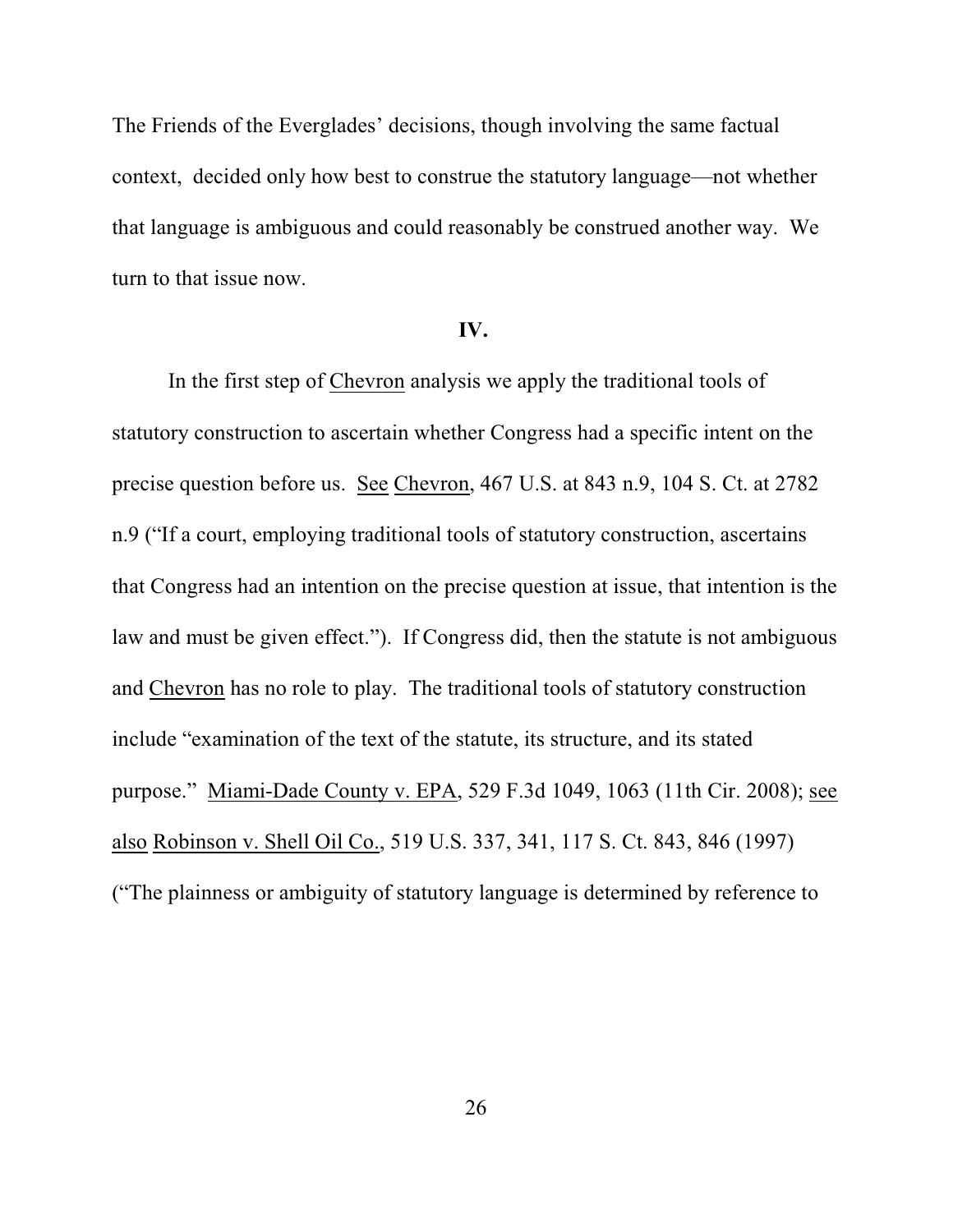the language itself, the specific context in which that language is used, and the broader context of the statute as a whole." $)$ .<sup>8</sup>

#### **A.**

The Clean Water Act outlaws "the discharge of any pollutant" subject to several exceptions, one of which is where an NPDES permit is obtained. 33 U.S.C. §§ 1311, 1342(a)(1). "Discharge" includes "any addition of any pollutant to navigable waters from any point source." 33 U.S.C. § 1362(12). "Navigable waters," in turn, is defined as "the waters of the United States." 33 U.S.C. § 1362(7). The Supreme Court has recently instructed that the term "discharge of pollutants" and its definition is "of particular significance" within a "complicated statute." S.D. Warren Co., 547 U.S. at 380, 126 S. Ct. at 1850.

The question is whether "addition . . . to navigable waters"—meaning addition to "the waters of the United States"—refers to waters in the individual sense or as one unitary whole. Under the Water District's unitary waters theory, "to navigable waters" means to all navigable waters as a singular whole. As a result, pollutants can be added to navigable waters only once, and pollutants that are already in navigable waters are not added to navigable waters again when

<sup>&</sup>lt;sup>8</sup> Recently, we reluctantly concluded that in determining for Chevron purposes whether Congress had an intent on the issue at hand, we also look to legislative history. Miccosukee, No. 08-10799, 2009 WL 1199871 at \*14. We do that on page 34, infra.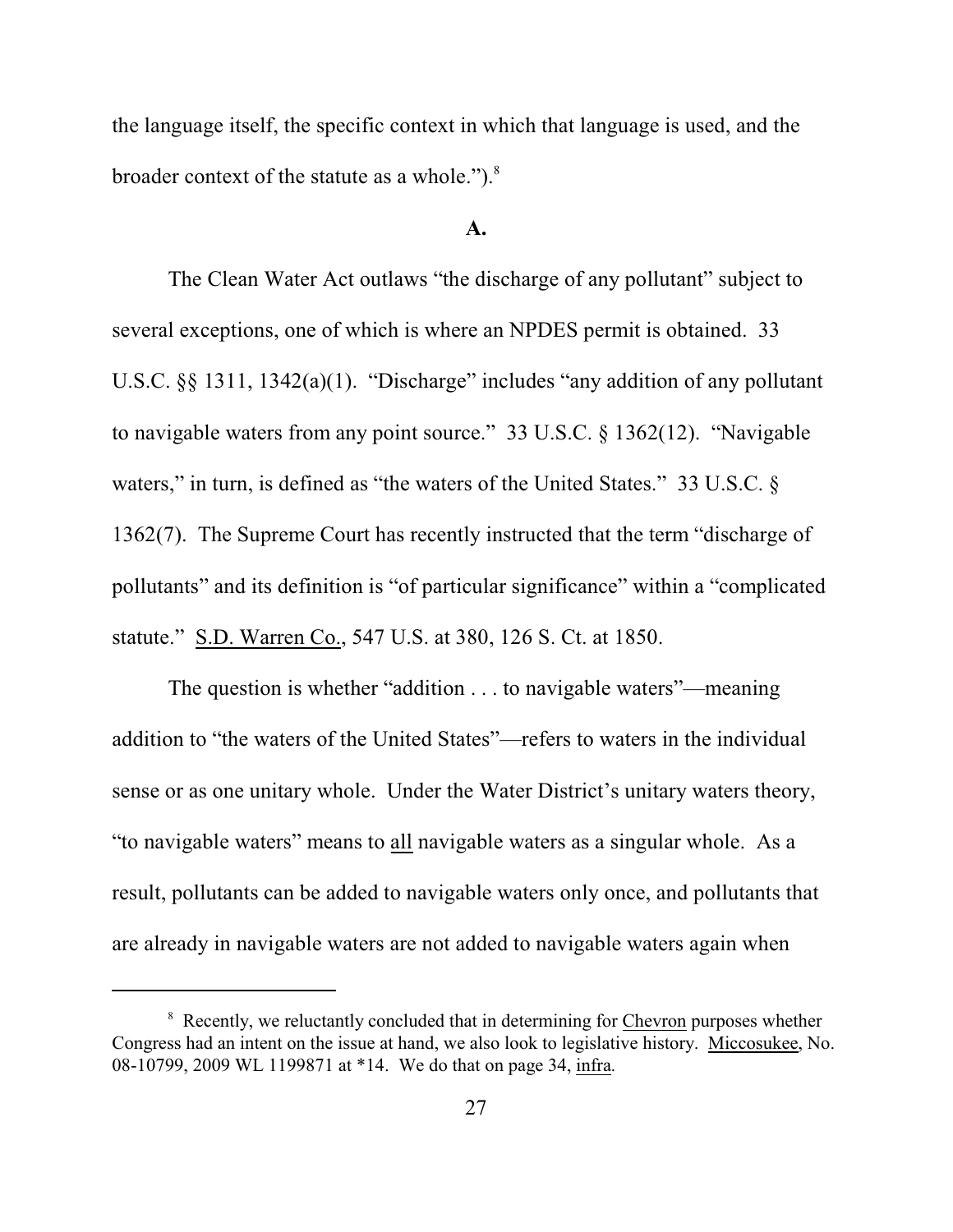moved between water bodies. Conversely, the Friends of the Everglades' position is that "to navigable waters" refers to each individual water body. As a result, the statute means "any addition of any pollutant to any navigable waters," even though those are not the words the statute uses. Under the Friends of the Everglades' reading, pollutants existing in one navigable water, like the agricultural canals, are "added . . . to navigable waters" when they are transferred into another navigable water, like Lake Okeechobee.

The common meaning of the term "waters" is not helpful. In ordinary usage "waters" can collectively refer to several different bodies of water such as "the waters of the Gulf coast," or can refer to any one body of water such as "the waters of Mobile Bay." An "addition . . . to navigable waters" could encompass any addition to a single body of navigable water regardless of source (like water pumped from one navigable body of water to another), or it could mean only an addition to the total navigable waters from outside of them (like a factory pumping pollutants into a navigable stream). Because the statutory language could be used either way, we turn next to its immediate context.

#### **B.**

The context in which language is used is important. See Robinson, 519 U.S. at 341, 117 S. Ct. at 846; Koons Buick Pontiac GMC, Inc. v. Nigh, 543 U.S. 50,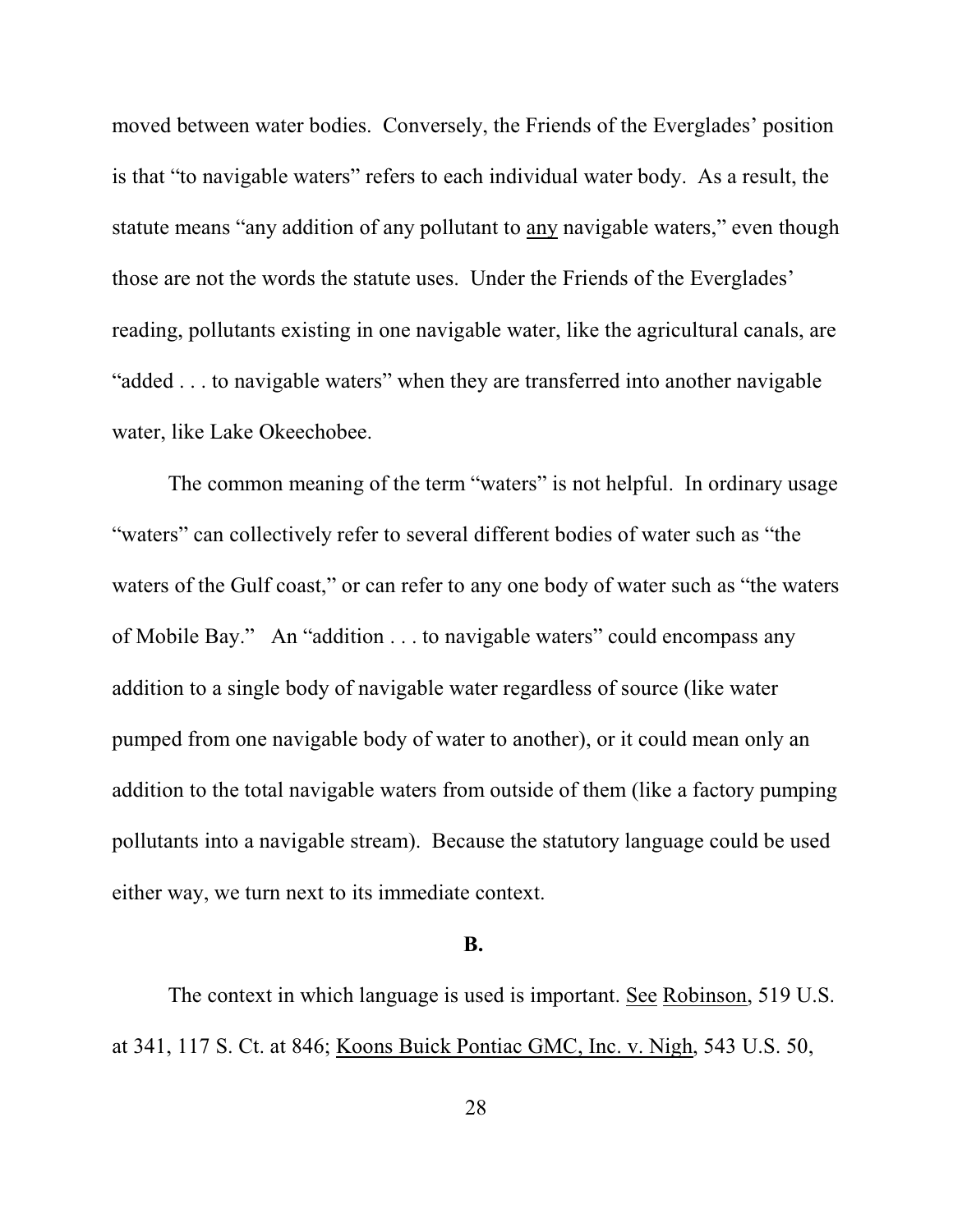60, 125 S. Ct. 460, 467 (2004) ("A provision that may seem ambiguous in isolation is often clarified by the remainder of the statutory scheme . . . because the same terminology is used elsewhere in a context that makes its meaning clear . . . ."); FDA v. Brown & Williamson Tobacco Corp., 529 U.S. 120, 132, 120 S. Ct. 1291, 1300–01 (2000) ("The meaning—or ambiguity—of certain words or phrases may only become evident when placed in context."). The Water District argues that the context of 33 U.S.C. § 1362(12) demonstrates that Congress intentionally selected each word in the definition of "discharge" to deliver a specific meaning. It asserts that the Friends of the Everglades' reading of the statute would require us to add words to the law, which is impermissible.

"Discharge" is defined in the Act as "[a]ny addition of any pollutant to navigable waters from any point source." 33 U.S.C. § 1362(12). According to the Water District, the conspicuous absence of "any" before "navigable waters" in § 1362(12) supports the unitary waters theory because it implies that Congress was not talking about any navigable water, but about all navigable waters as a whole. The Friends of the Everglades' reading effectively asks us to add a fourth "any" to the statute so that it would read: "Any addition of any pollutant to any navigable waters from any point source." But we are not allowed to add or subtract words from a statute; we cannot rewrite it. See 62 Cases, More or Less, Each Containing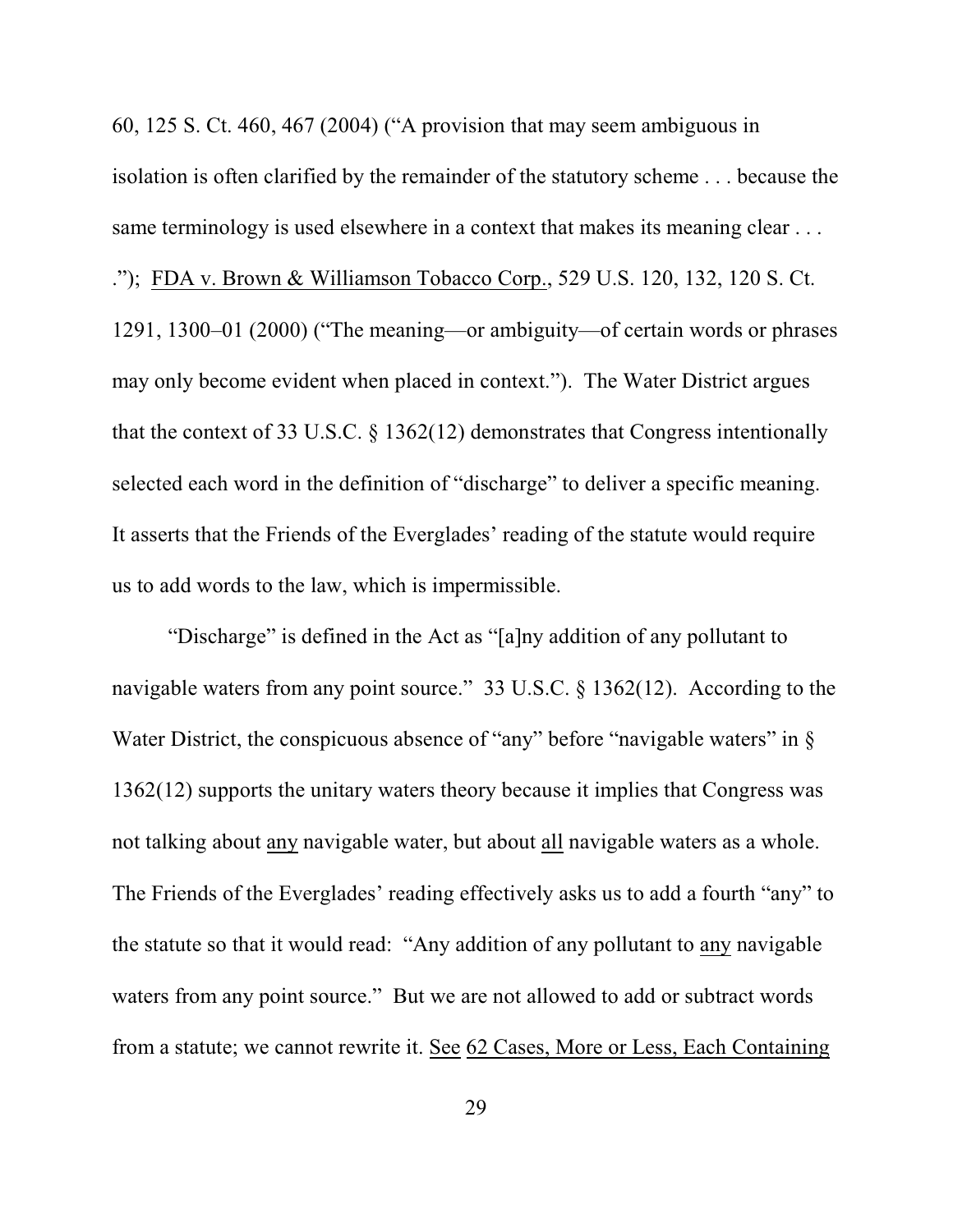Six Jars of Jam v. United States, 340 U.S. 593, 596, 71 S. Ct. 515, 518 (1951) (we are not "to add nor to subtract, neither to delete nor to distort [the words]" Congress has used); Blount v. Rizzi, 400 U.S. 410, 419, 91 S. Ct. 423, 429 (1971) ("[I]t is for Congress, not this Court, to rewrite the statute."); Nguyen v. United States, 556 F.3d 1244, 1256 (11th Cir. 2009) ("We are not authorized to rewrite, revise, modify, or amend statutory language in the guise of interpreting it . . . ."); Albritton v. Cagle's, Inc., 508 F.3d 1012, 1017 (11th Cir. 2007) ("We are not empowered to rewrite statutes."). Besides, if the meaning of language is plain, no alteration should be necessary to clarify it. The addition or subtraction of words indicates that the unaltered language is not plain.

There is also the fact that Congress knows how to use the term "any navigable water[s]" when it wants to protect individual water bodies instead of navigable waters as a collective whole. Within the Clean Water Act itself, Congress authorized the EPA to investigate "the pollution of any navigable waters," 33 U.S.C. § 1254(a)(3), and referred to the EPA's dissemination of information about changes in the flow "of any navigable waters." 33 U.S.C. §  $1314(f)(2)(F)$ . Other water protection statutes also use the term "any navigable" water[s]." See, e.g., 33 U.S.C. § 407 ("It shall not be lawful to throw, discharge, or deposit. . . any refuse matter . . . into any navigable water of the United States. .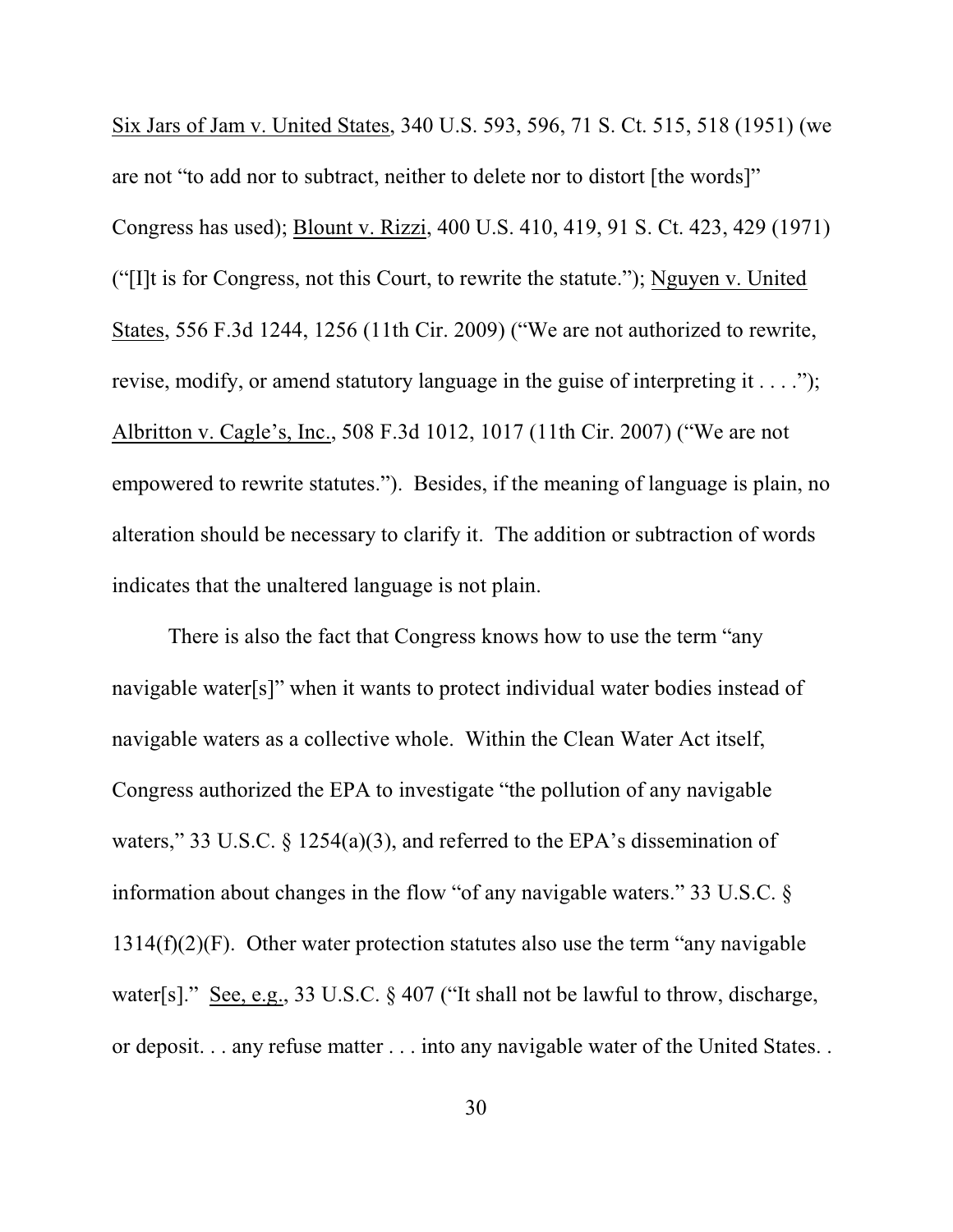. ."); 33 U.S.C. § 419 ("The Secretary of the Army is authorized . . . to govern the transportation and dumping into any navigable water, or waters adjacent thereto, of dredgings, earth, garbage, and other refuse materials . . . ."); 33 U.S.C. § 512 ("No bridge shall at any time unreasonably obstruct the free navigation of any navigable waters of the United States."). The common use by Congress of "any navigable water" or "any navigable waters" when it intends to protect each individual water body supports the conclusion that the use of the unmodified term "navigable waters" in  $\S$  1362(12) (or the use in its definition, "the waters of the United States," at § 1362(7)) means the waters collectively. See Delgado v. U.S. Att'y Gen., 487 F.3d 855, 862 (11th Cir. 2007) ("[W]here Congress knows how to say something but chooses not to, its silence is controlling." (quotation marks omitted)); DirecTV, Inc. v. Brown, 371 F.3d 814, 818 (11th Cir. 2004) ("[W]hen Congress uses different language in similar sections, it intends different meanings." (quoting Iraola & CIA, S.A. v. Kimberly-Clark Corp., 232 F.3d 854, 859 (11th Cir. 2000)).

That context does not, however, establish that the meaning of the statutory language is clear. Although Congress did use the term "any navigable waters" in the Clean Water Act to protect individual water bodies, it also used the unmodified "navigable waters" to mean the same thing. For example, as the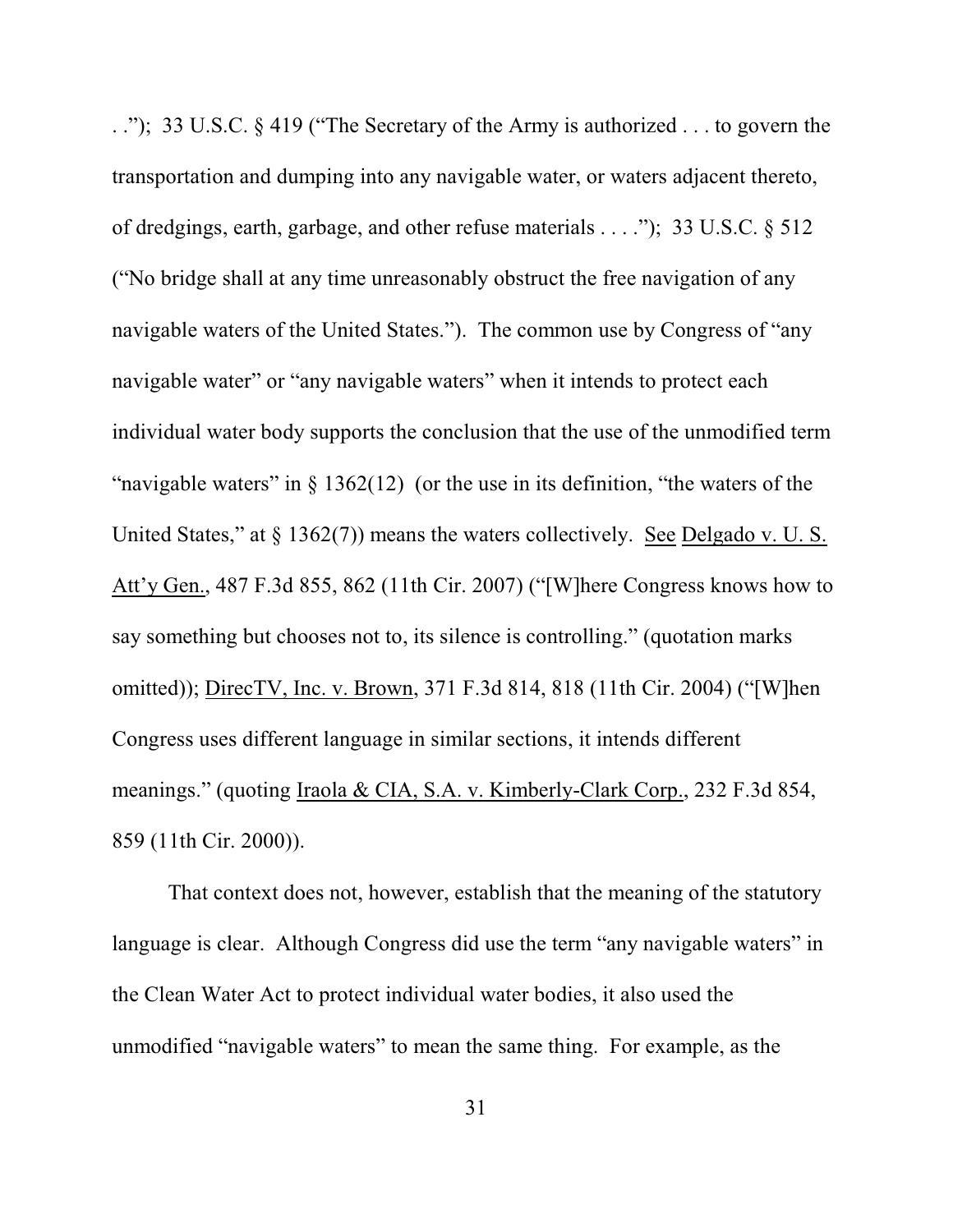Supreme Court noted in Miccosukee, 541 U.S. at 107, 124 S. Ct. at 1544, the Act discusses the states' creation of water-body-specific quality standards based on "the designated uses of the navigable waters involved." 33 U.S.C. § 1313(c)(2). In that context "the navigable waters" must refer to many individual water bodies exactly what the Friends of the Everglades contend that it means in 33 U.S.C. § 1362(12). Id. ("Any addition of any pollutant to navigable waters . . . ."); see also Miccosukee, 541 U.S. at 106–07, 124 S. Ct. at 1544 (citing § 1313(c)(2) and stating that "several NPDES provisions might be read to suggest a view contrary to the unitary waters approach").

The result so far is that we are not persuaded that the meaning of the statutory provision at issue, read either in isolation or in conjunction with similar provisions, is plain one way or the other. The statutory context indicates that sometimes the term "navigable waters" was used in one sense and sometimes in the other sense.

### **C.**

The "broader context of the statute as a whole" does not resolve the ambiguity. Robinson, 519 U.S. at 341, 117 S. Ct. at 846; see also Koons Buick, 543 U.S. at 60, 125 S. Ct. at 467 (explaining that a seemingly ambiguous provision may be clarified by the broad context of the statute if "only one of the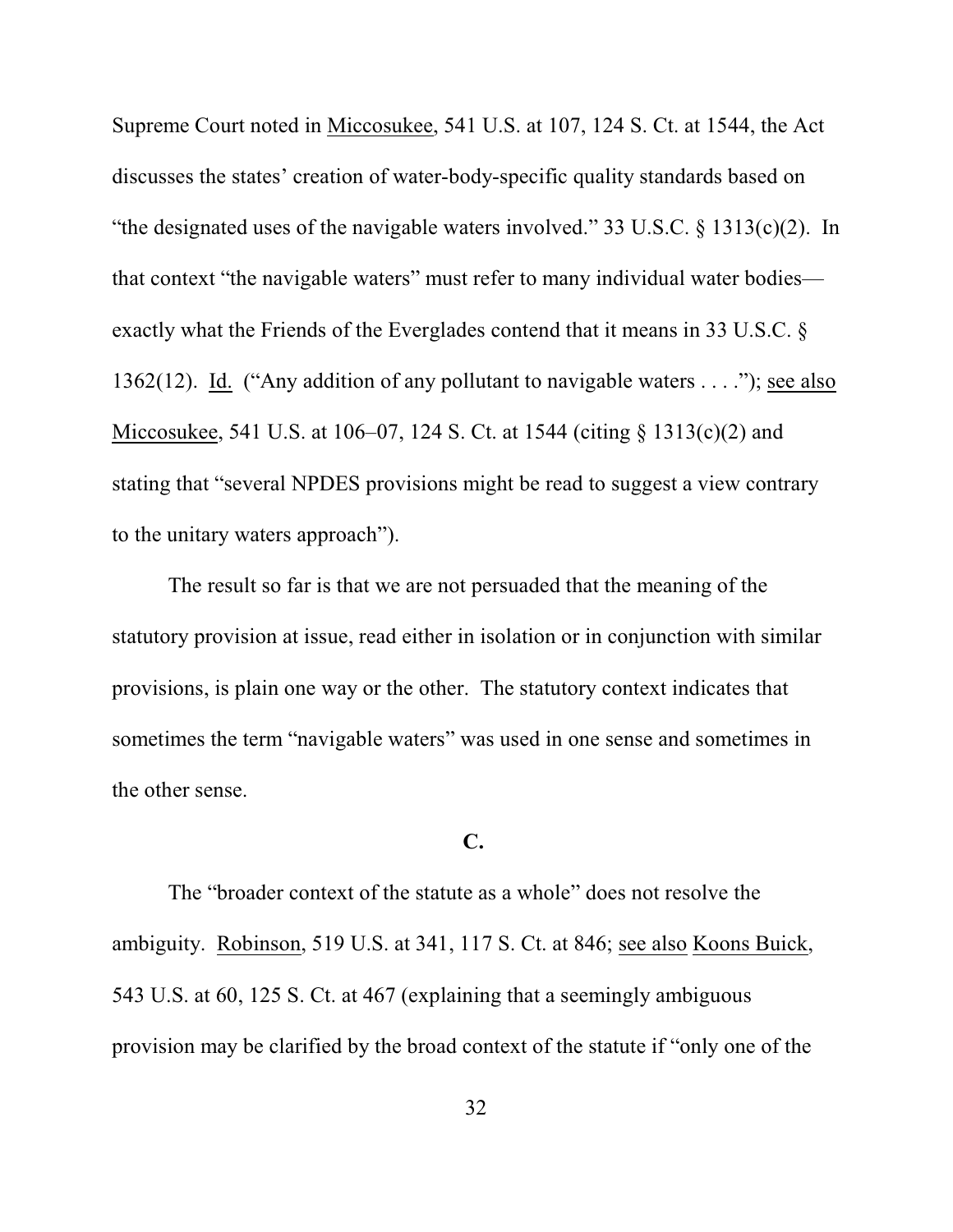permissible meanings produces a substantive effect that is compatible with the rest of the law"). The general purpose of the Clean Water Act is broad and ambitious:

The objective of this chapter is to restore and maintain the chemical, physical, and biological integrity of the Nation's waters. In order to achieve this objective it is hereby declared that, consistent with the provisions of this chapter—  $(1)$  it is the national goal that the discharge of pollutants into the navigable waters be eliminated by 1985. . . .

33 U.S.C. § 1251(a). The NPDES permitting program is the centerpiece of the Clean Water Act. See, e.g., Am. Iron & Steel Inst. v. EPA, 115 F.3d 979, 990 (D.C. Cir. 1997); Gorsuch, 693 F.2d at 175–76 ("There is indeed some basis in the legislative history for the position that Congress viewed the NPDES program as its most effective weapon against pollution."). In light of the sweeping goals of the Act, the Senate Conference Report states that the "conferees fully intend that the term 'navigable waters' be given the broadest possible constitutional interpretation  $\ldots$ ". S. Rep. No. 92-1236 (1972) (Conf. Rep.), reprinted in 1972 U.S.C.C.A.N. 3776, 3822. The Friends of the Everglades argue that, for two reasons, the Clean Water Act's ambitious anti-pollution goals make it absurd to read the Act as

<sup>&</sup>lt;sup>9</sup> That statement appears intended to extend the application of the Clean Water Act to cover as much water as the Commerce Clause would allow. See generally Rapanos v. United States, 547 U.S. 715, 126 S. Ct. 2208 (2006). The question before us is not the constitutional reach of the Act but the meaning of specific statutory language where the Act does apply.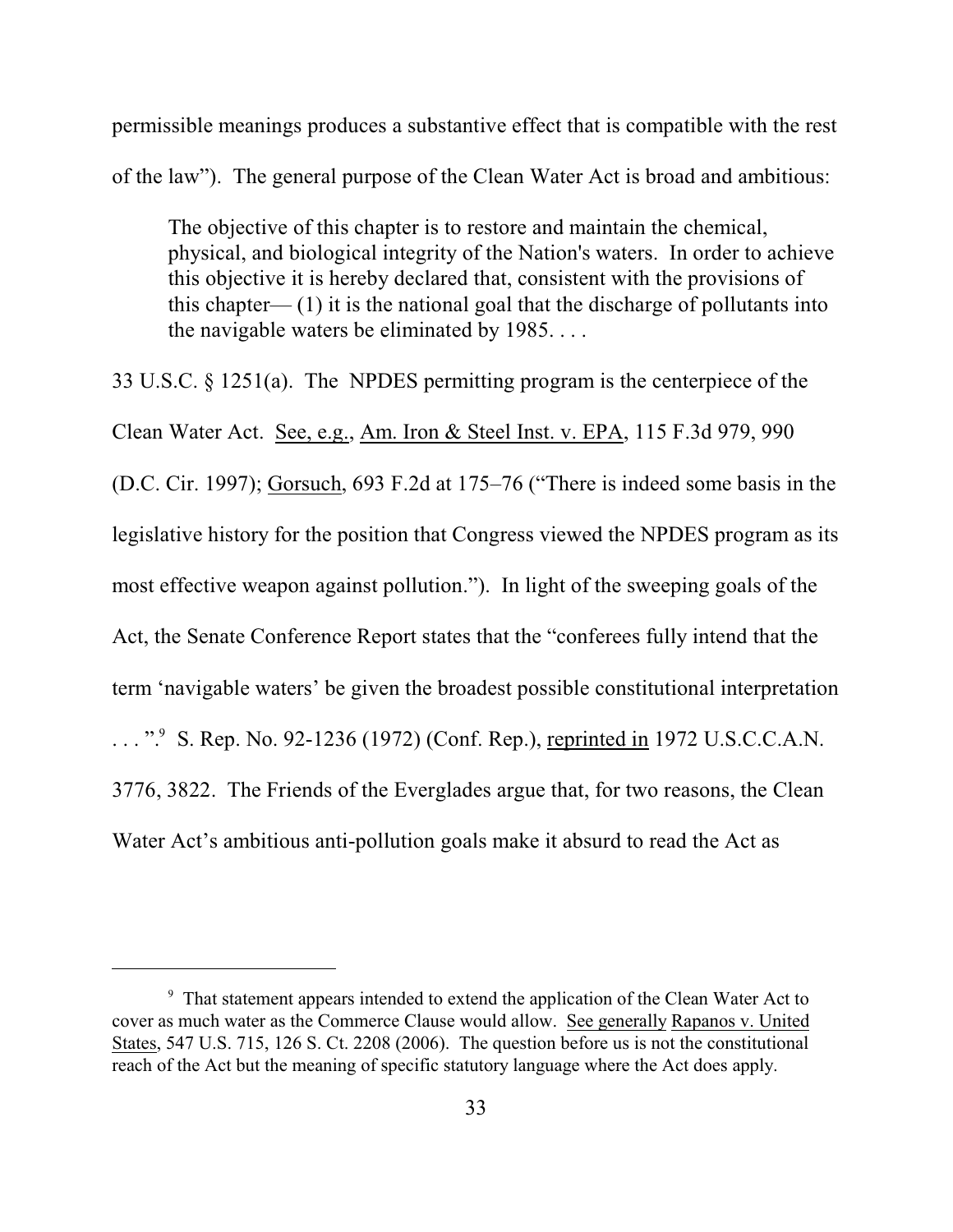implicitly creating a sizeable exception to the NPDES permitting program for pollutants that come from other navigable waters.

First, they assert that the permitting program itself is designed to protect individual water bodies. State water quality standards, which are specific to individual water bodies, are intertwined with the NPDES permitting process. If a water body fails to meet the state water quality standards, the government alters the terms of the NPDES permits held by contributing point sources in order to ratchet down the load of pollutants that may be pumped into that water body. Miccosukee, 541 U.S. at 107, 124 S. Ct. at 1544; see also 33 U.S.C. § 1313(d). Given the permitting requirement's role in maintaining individualized water quality standards, the Friends of the Everglades argue that it would make little sense to allow uncontrolled, un-permitted pumping between navigable waters that could have different quality standards. Lake Okeechobee, for example, is classified as drinking water under the state water quality standards. Pumping dirty agricultural canal water into the lake makes it more difficult to meet the lake's quality standards. To allow such pumping without a permit tends to undermine the goals of the NPDES program. The Friends of the Everglades argue that the unitary waters theory, which would exclude from the permitting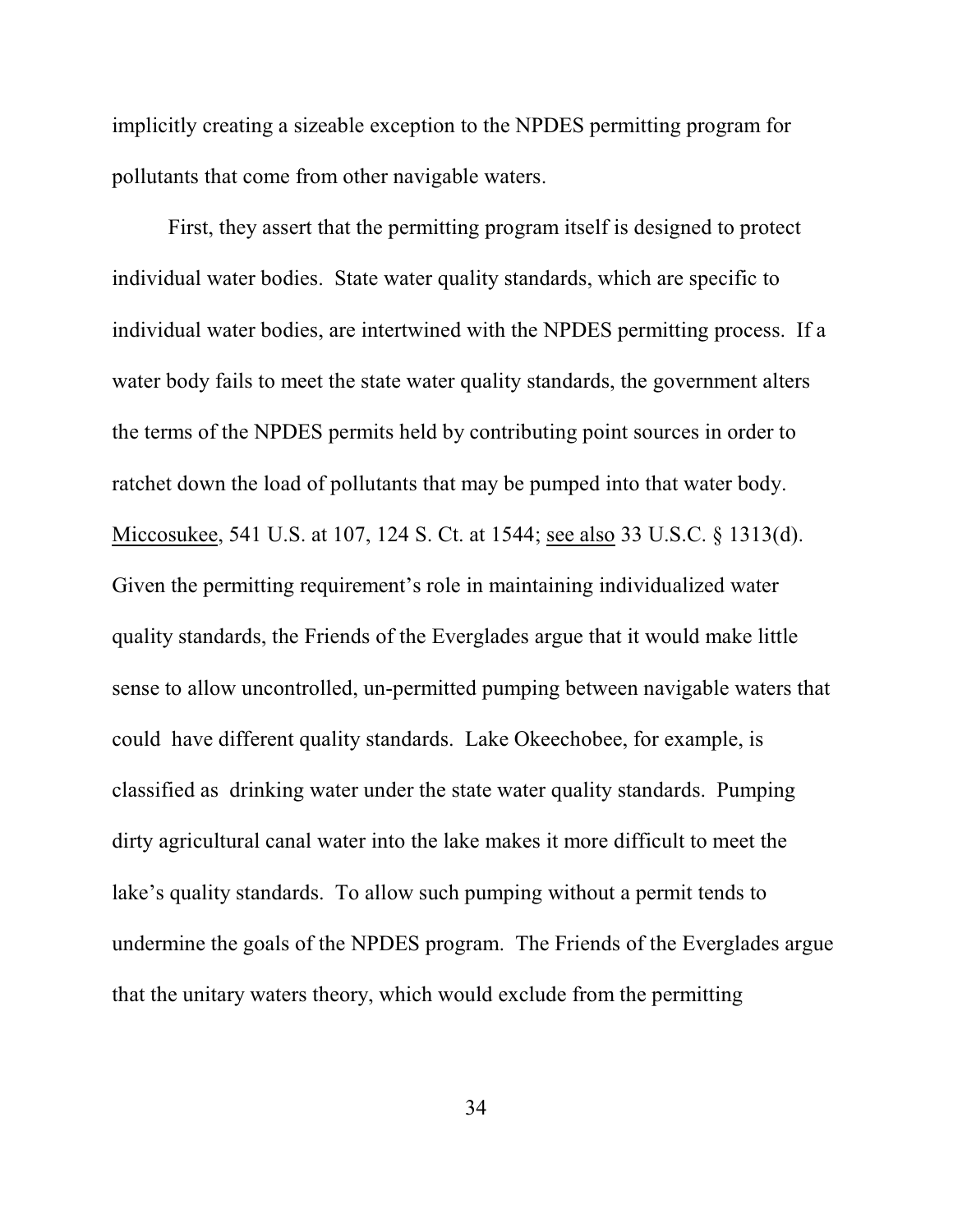requirement the pumping of pollutants into the lake, is an unreasonably narrow reading of the Act.

Second, the Friends of the Everglades argue that reading the statute to protect only the navigable waters as one unitary whole could lead to results even more absurd than pumping dirty canal water into a reservoir of drinking water. If an "addition . . . to navigable waters" occurs only at a pollutant's first entry into navigable waters, and not when it is transferred to a different water body, then the NPDES program— the centerpiece of the Clean Water Act— would require no permit to pump the most loathsome navigable water in the country into the most pristine one.

These horrible hypotheticals are frightening enough that we might agree with the Friends of the Everglades that the unitary waters theory does not comport with the broad, general goals of the Clean Water Act. See generally 33 U.S.C. § 1251(a) (stating the Act's goal "to restore and maintain the chemical, physical, and biological integrity of the Nation's waters"). But we "interpret and apply statutes, not congressional purposes." In re Hedrick, 524 F.3d 1175, 1188 (11th Cir. 2008); see also Oncale v. Sundowner Offshore Servs., Inc., 523 U.S. 75, 79, 118 S. Ct. 998, 1002 (1998) ("[I]t is ultimately the provisions of our laws rather than the principal concerns of our legislators by which we are governed."); Norfolk S. R.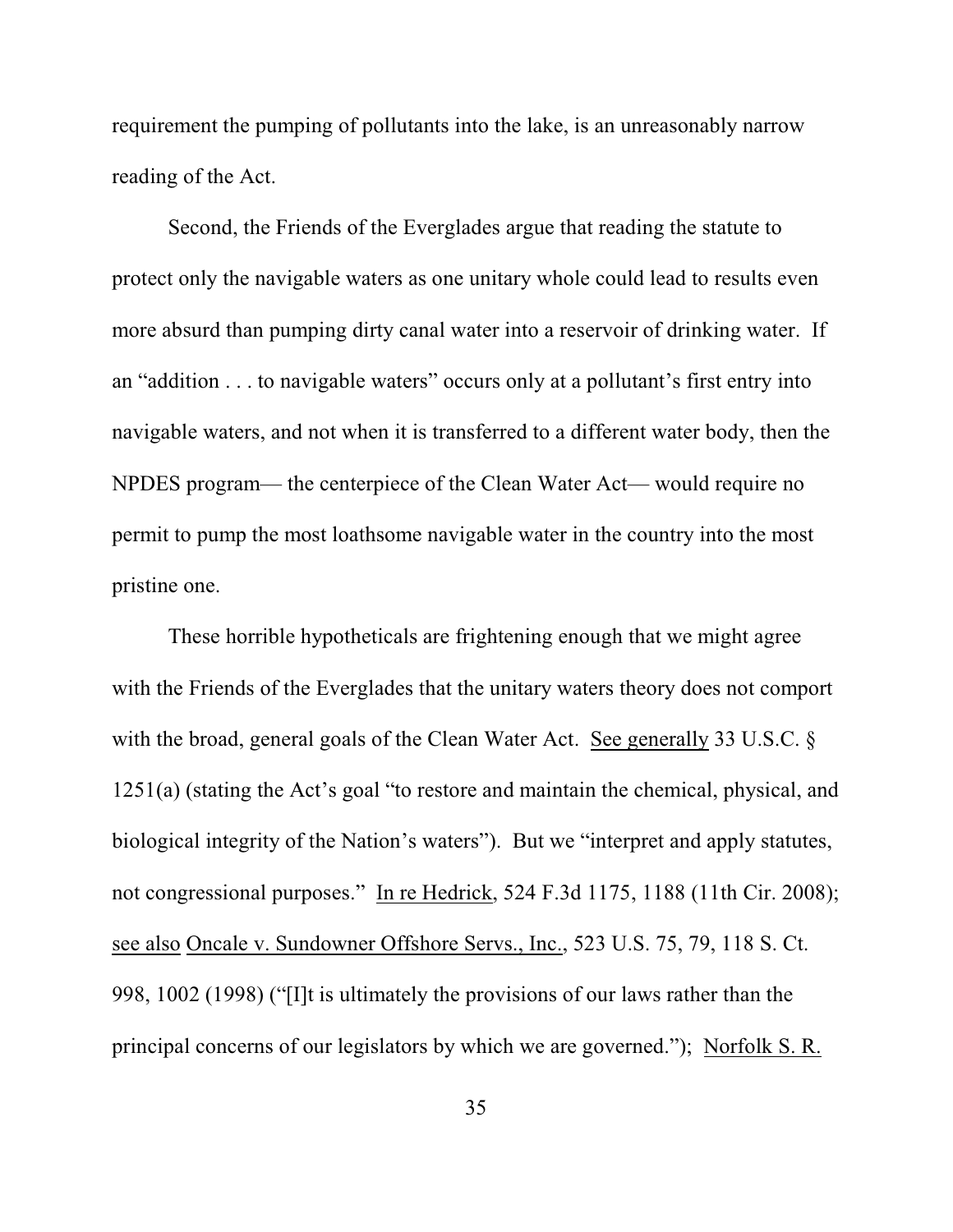Co. v. Sorrell, 549 U.S. 158, 171, 127 S. Ct. 799 (2007) ("[I]t frustrates rather than effectuates legislative intent simplistically to assume that whatever furthers the statute's primary objective must be the law." (citation omitted)). And there are other provisions of the Clean Water Act that do not comport with its broad purpose of restoring and maintaining the chemical, physical and biological integrity of the Nation's waters. (Which may help explain why the Act's express goal of completely eliminating all discharge of pollutants into the navigable waters by 1985 was not met.)

No one disputes that the NPDES program is restricted to point sources. Non-point source pollution, chiefly runoff, is widely recognized as a serious water quality problem, but the NPDES program does not even address it. See generally Rapanos, 547 U.S. at 777, 126 S. Ct. at 2247 (Kennedy, J., concurring) (observing that agricultural runoff from farms along the Mississippi River creates an annual hypoxic 'dead zone' in the Gulf of Mexico that is nearly the size of New Jersey); Or. Natural Desert Ass'n v. U. S. Forest Serv., 550 F.3d 778, 780 (9th Cir. 2008) (stating that the "disparate treatment of discharges from point sources and nonpoint sources is an organizational paradigm of the [Clean Water] Act"). Not only are ordinary non-point sources outside the NPDES program, but Congress even created a special exception to the definition of "point source" to exclude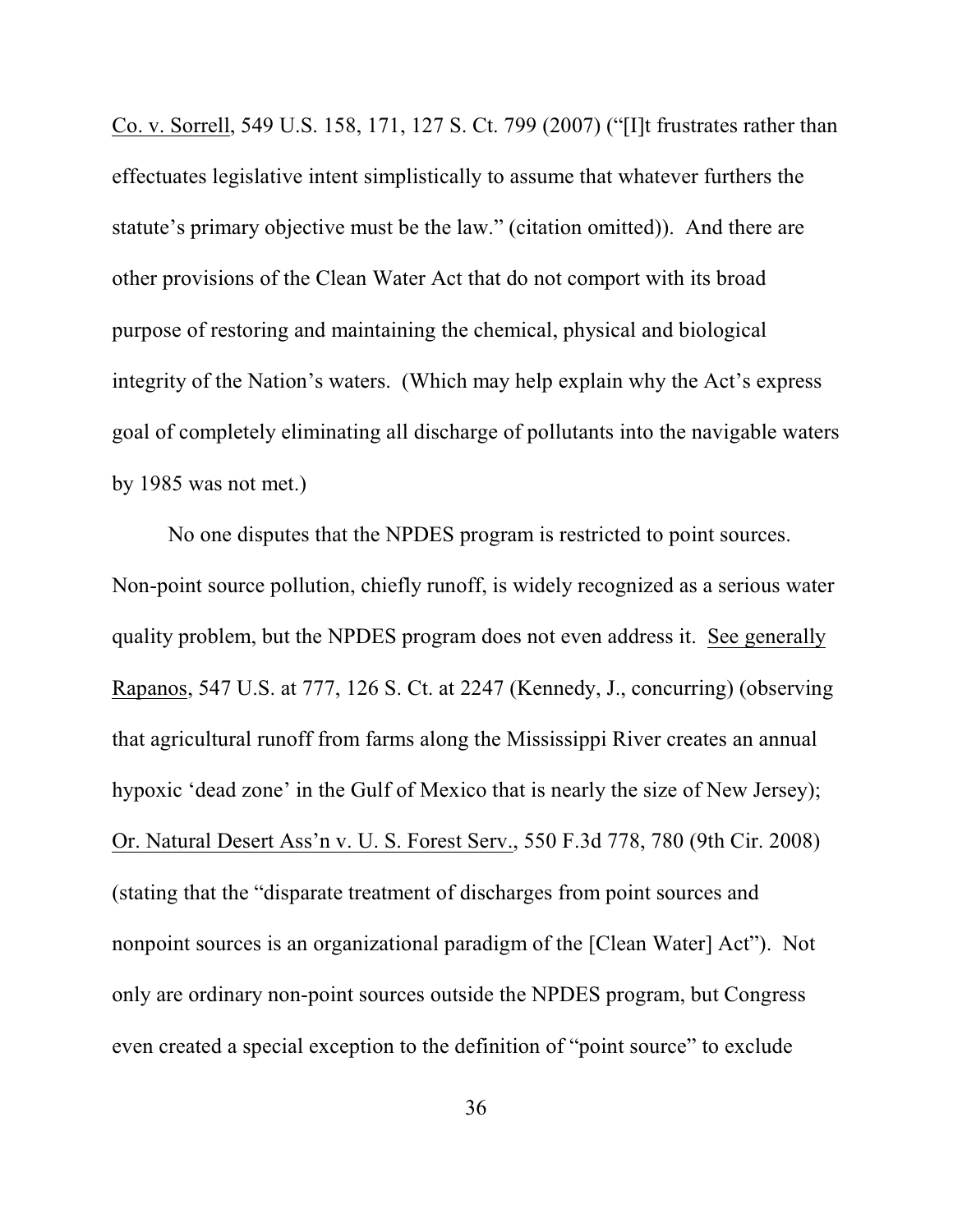agricultural storm water discharges and return flows from irrigation, despite their known, substantially harmful impact on water quality. 33 U.S.C. § 1362(14).

The point is that it may seem inconsistent with the lofty goals of the Clean Water Act to leave out of the permitting process the transfer of pollutants from one navigable body of water to another, but it is no more so than to leave out all nonpoint sources, allowing agricultural run-offs to create a huge "dead zone" in the Gulf of Mexico. Yet we know the Act does that. What this illustrates is that even when the preamble to legislation speaks single-mindedly and espouses lofty goals, the legislative process serves as a melting pot of competing interests and a face-off of battling factions. What emerges from the conflict to become the enactment is often less pure than the preamble promises. The provisions of legislation reflect compromises cobbled together by competing political forces and compromise is the enemy of single-mindedness. It is not difficult to believe that the legislative process resulted in a Clean Water Act that leaves more than one gap in the permitting requirements it enacts. Wyeth v. Levine, U.S. , 129 S. Ct. 1187, 1215–16 (2009) (Thomas, J., concurring) ("Legislators may compromise on a statute that does not fully address a perceived mischief, accepting half a loaf to facilitate a law's enactment." (quotation omitted)); Bd. of Governors v. Dimension Fin. Corp., 474 U.S. 361, 373–74, 106 S. Ct. 681, 688–89 (1986) ("Application of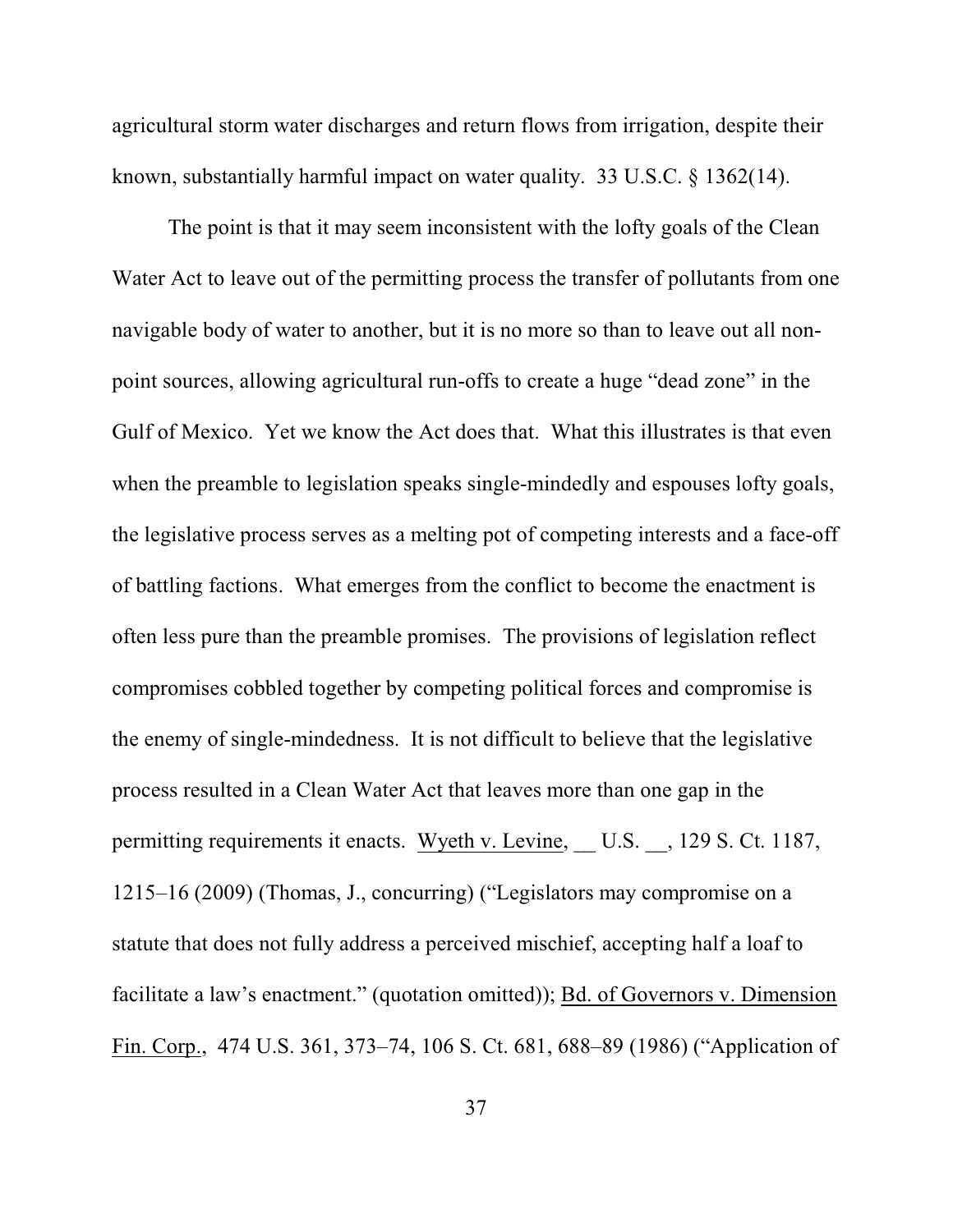'broad purposes' of legislation at the expense of specific provisions ignores the complexity of the problems Congress is called upon to address and the dynamics of legislative action. . . . [T]he final language of the legislation may reflect hard-fought compromises.").

As the Supreme Court once said, "[a]fter seizing every thing from which aid can be derived we are left with an ambiguous statute." United States v. Bass, 404 U.S. 336, 347, 92 S. Ct. 515, 522 (1971) (internal alteration and citation omitted). There are two reasonable ways to read the  $\S$  1361(12) language "any addition of any pollutant to navigable waters from any point source." One is that it means "any addition . . . to [any] navigable waters;" the other is that it means "any addition . . . to navigable waters [as a whole]*.*" As we have held before, "the existence of two reasonable, competing interpretations is the very definition of ambiguity." United States v. Acosta, 363 F.3d 1141, 1155 (11th Cir. 2004) (quotation marks omitted).

#### **D.**

Having concluded that the statutory language is ambiguous, our final issue is whether the EPA's regulation, which accepts the unitary waters theory that transferring pollutants between navigable waters is not an "addition . . . to navigable waters," is a permissible construction of that language. Chevron, 467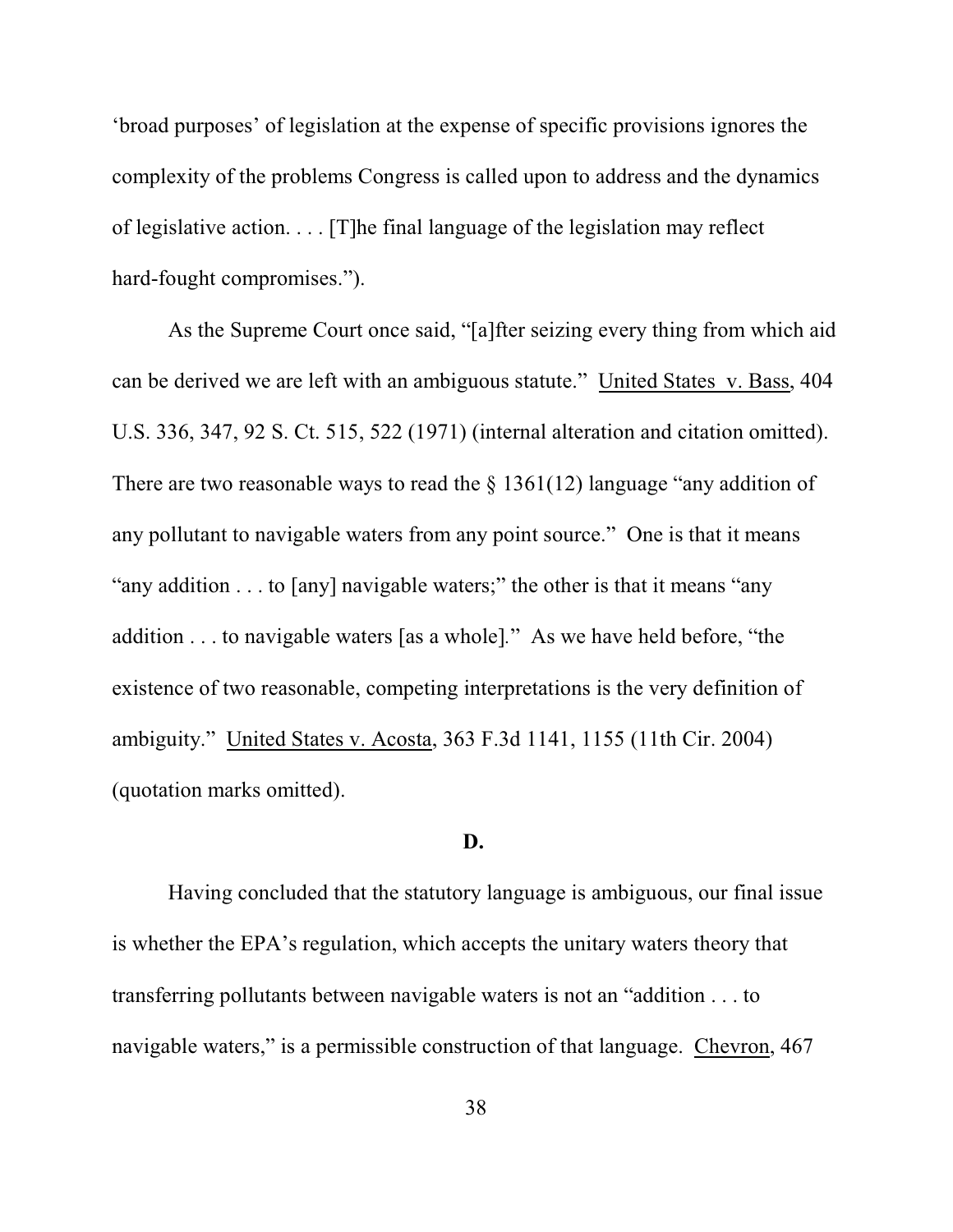U.S. at 843, 104 S. Ct. at 2782. In making that determination, we "need not conclude that the agency construction was . . . the reading the court would have reached if the question initially had arisen in a judicial proceeding." Id. at 837, 843 n.11, 104 S. Ct. at 2782 n. 11; see also id. at 844, 104 S. Ct. at 2782 ("[A] court may not substitute its own construction of a statutory provision for a reasonable interpretation made by the administrator of an agency."). Because the EPA's construction is one of the two readings we have found is reasonable, we cannot say that it is "arbitrary, capricious, or manifestly contrary to the statute." Id. at 844, 104 S. Ct. at 2782.

Sometimes it is helpful to strip a legal question of the contentious policy interests attached to it and think about it in the abstract using a hypothetical. Consider the issue this way: Two buckets sit side by side, one with four marbles in it and the other with none. There is a rule prohibiting "any addition of any marbles to buckets by any person." A person comes along, picks up two marbles from the first bucket, and drops them into the second bucket. Has the marblemover "add[ed] any marbles to buckets"? On one hand, as the Friends of the Everglades might argue, there are now two marbles in a bucket where there were none before, so an addition of marbles has occurred. On the other hand, as the Water District might argue and as the EPA would decide, there were four marbles